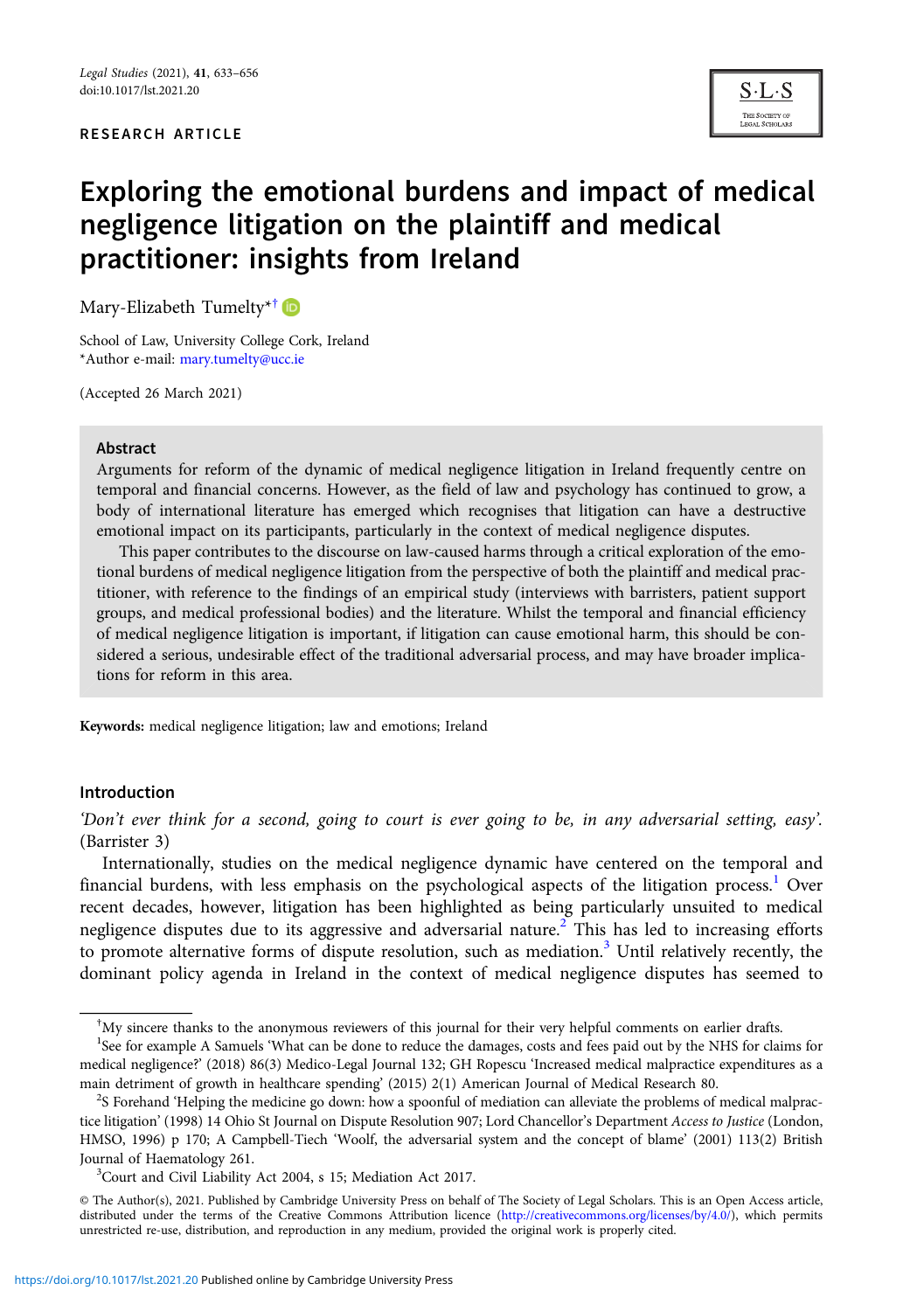focus on the direct financial cost of litigation.<sup>4</sup> Despite developments internationally, and the contentious nature of the adversarial process, in Ireland, medical negligence disputes continue to be resolved by means of litigation.<sup>5</sup>

Whilst it is acknowledged that the litigation process may 'have therapeutic benefits', 6 a body of research has argued that litigation can have a destructive emotional impact on its participants.<sup>7</sup> There have been a number of attempts to define and/or capture this phenomenon. For example, Gutheil et al coined the term 'critogenesis', which they explain 'relates to the *intrinsic and often* inescapable harms caused by the litigation process itself, even when the process is working exactly as it should'.<sup>8</sup> Lees-Haley has referred to the 'group of stress problems caused by the process of litigation' as 'Litigation Response Syndrome' or 'LRS'.<sup>9</sup> Further definitions have been mooted in the specific context of the impact of medical negligence litigation on healthcare professionals, such as 'clinical judicial syndrome',<sup>10</sup> and 'medical malpractice stress syndrome'.<sup>11</sup> The lack of consensus notwithstanding, the literature speaks to the impact litigation can have on the psychological and emotional well-being of its participants. The way in which the emotional impact of litigation plays out in different jurisdictions depends on a wide range of factors relating to the civil law structures in each jurisdiction. Therefore, it is necessary to examine questions of this kind against the backdrop of the framework for individual jurisdictions, and this paper focuses on Ireland in this context.

Drawing on the findings of an empirical research study (interviews with barristers, patient support groups, and medical professional bodies) and the relevant literature, this paper contributes to the discourse in this area through the exploration of the emotional burdens and impact of medical negligence litigation, and the identification of aspects within the litigation process which cause and/or exacerbate harm, from the perspective of both the plaintiff and medical practitioner. The paper first provides a contextual overview of medical negligence litigation in Ireland. It then outlines the methodological approach of this study, and proceeds to explore the impact of litigation on the plaintiff and the medical practitioner. It will then identify and discuss elements of the process of litigation which cause and/or exacerbate emotional harm.

It is argued that evidencing the lived experience of medical negligence litigation in this context, and providing insights into the impact of 'law-caused' harm, $12$  is useful not only from the point of view of reforming the current dynamic, but also from an ethical lawyering perspective. As Keet et al observe:

awareness of the negative impacts of legal processes on the emotional and psychological functioning of clients is important. With greater awareness, lawyers can better prepare their clients for

<sup>4</sup> Litigation, for the purpose of this paper, is defined to include negotiated settlement and trial. See for example High Court Working Group on Medical Negligence and Periodic Payments Report on Periodic Payment Orders (Module 1) (2010) p 3; Department of Health 'Expert group to review the law of torts and the current systems for the management of clinical negligence claims' (2018) available at [https://www.gov.ie/en/publication/e91961-expert-group-to-review-the-law-of-torts-and](https://www.gov.ie/en/publication/e91961-expert-group-to-review-the-law-of-torts-and-the-current-systems-for-/)[the-current-systems-for-/](https://www.gov.ie/en/publication/e91961-expert-group-to-review-the-law-of-torts-and-the-current-systems-for-/) (last accessed 27 April 2021).

 $5$ There were 1,169 medical negligence actions commenced in 2019 in the Irish High Court. See Courts Service Annual Report (2019) p 48, available at <https://www.courts.ie/annual-report> (last accessed 27 April 2021).

M Keet et al 'Anticipating and managing the psychological cost of civil litigation' (2017) 34(2) Windsor Yearbook of Access to Justice 73 at 76. See also P Case 'When the judge met P: the rules of engagement in the Court of Protection and the parallel universe of children meeting judges in the Family Court' (2019) 39(2) Legal Studies 302.

<sup>&</sup>lt;sup>7</sup>TG Gutheil et al 'Preventing critogenic harms: minimizing emotional injury from civil litigation' (2000) 28(1) Journal of Psychiatry and Law 5 at 6; PR Lees-Haley 'Litigation response syndrome: how stress confuses the issues' (1989) 56 Defense Counsel Journal 110.

Gutheil et al, above n 7, at 6.

<sup>&</sup>lt;sup>9</sup>Lees-Haley, above n 7.

<sup>&</sup>lt;sup>10</sup>I Pellino and G Pellino 'Consequences of defensive medicine, second victims, and clinical judicial syndrome on surgeons' medical practice and on health service' (2015) 67(4) Updates in Surgery 331 at 333.<br><sup>11</sup>S Sanbar and M Firestone 'Medical malpractice stress syndrome' in ACLM (eds) *The Medical Malpractice Survival* 

Handbook (Elsevier, 2007) p 11.<br><sup>12</sup>Gutheil et al, above n 7.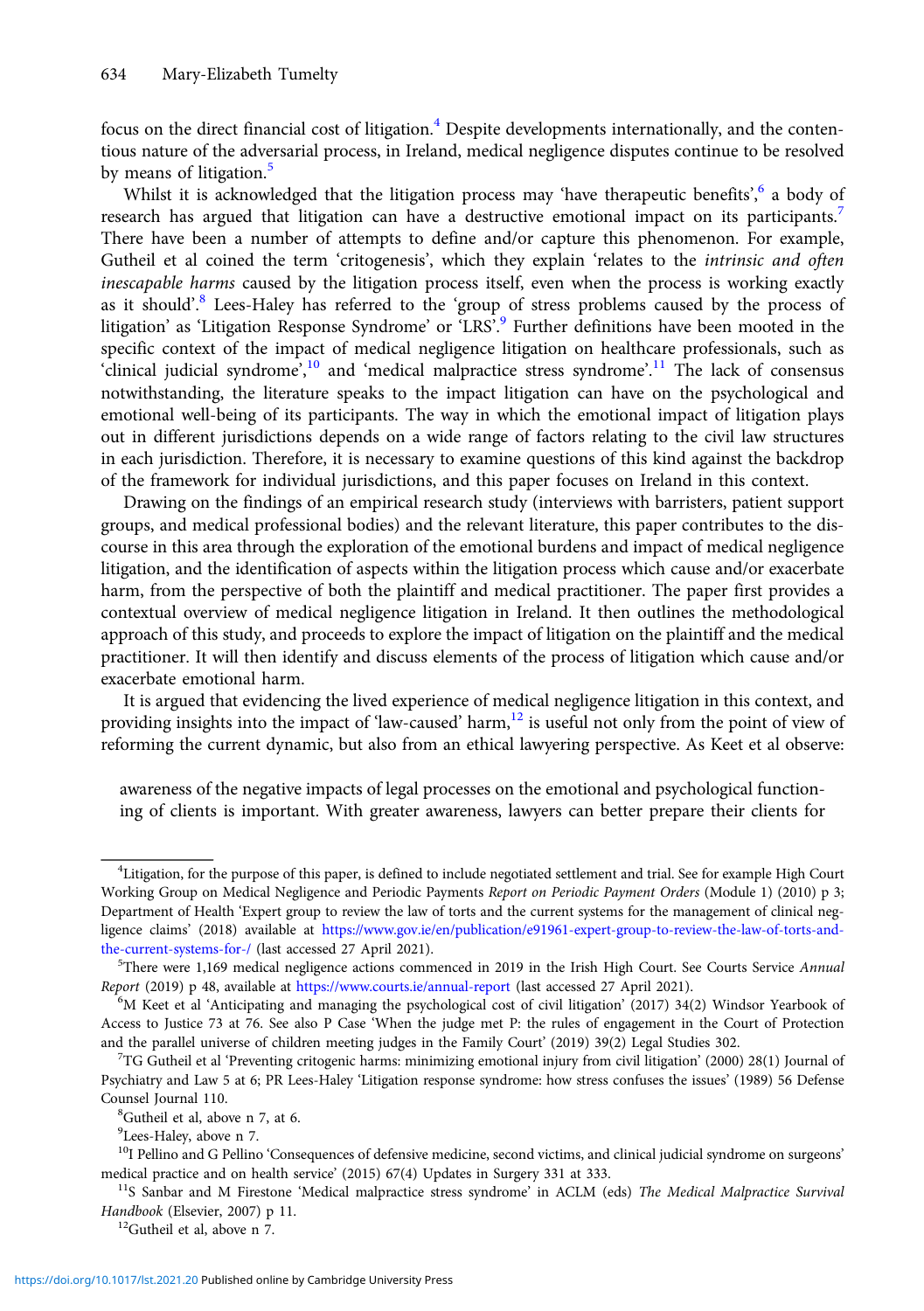litigation stress, and where appropriate, take preventative actions to minimize the negative aspects of the litigation experience.<sup>13</sup>

As such, the paper will argue that the need for reform of the current medical negligence dynamic in Ireland extends far beyond financial and temporal concerns,<sup>14</sup> and will highlight the need for greater awareness of the impact of these dispute on participants.

## 1. Medical negligence litigation: the Irish experience

Medical negligence litigation is a relatively recent phenomenon in Ireland, with medical negligence claims virtually non-existent in this jurisdiction until the late  $1980s$ .<sup>15</sup> Although the principles underlying the tort of negligence (duty of care; breach of duty; damage; and causation)<sup>16</sup> are applicable to claims of medical negligence, actions of the type under scrutiny have developed a jurisprudence of their own in Ireland. Thus, the principles in the context of medical negligence disputes, in particular those governing the relevant standard of care, are worthy of brief consideration. An appropriate starting point in this regard is the seminal case of *Dunne v National Maternity Hospital*,<sup>17</sup> a birth injury case, which established the relevant standard of care in medical negligence actions. Whilst establishing a breach of duty is a legal test, which in the course of an ordinary negligence action requires a plaintiff to establish that the standard of care provided fell below the standard required by law, in medical negligence actions the courts must defer to professional medical standards. This is because the *Dunne* principles provide that a plaintiff must prove that a medical practitioner acted or failed to act 'as no medical practitioner of equal specialist or general status and skill would be guilty of if acting with ordinary care'.<sup>18</sup> Whilst *Dunne* is the 'genesis' of the test for medical negligence in Ireland,<sup>19</sup> and applies to cases involving diagnosis and treatment, the law in this area has evolved in relation to cases involving informed consent. In Geoghegan v Harris, $^{20}$  the plaintiff claimed that had he known of the risk of chronic neuropathic pain arising from bone graft surgery for the purposes of a dental implant procedure, he would not have undergone treatment. Kearns J held that the application of the reasonable patient test for the standard of disclosure was preferable to the professional standard, as outlined in  $D$ unne.<sup>21</sup>

(2) Medico-Legal Journal of Ireland 107 at 108.<br> $^{20}[2000]$  3 IR 536.

<sup>21</sup>The 'reasonable patient' test was endorsed by the Irish Supreme Court in Fitzpatrick v White [2007] IESC 51. A similar approach has been adopted in England and Wales, see for example Montgomery v Lanarkshire Health Board [2015] UKSC 11.

 $13$ Keet et al, above n 6, at 75.

<sup>&</sup>lt;sup>14</sup>Arguments for reform of the dynamic in Ireland thus far have largely focused on financial and temporal concerns. See for example A Sheikh 'Clinical negligence litigation: a need for change today' (2014) 20(1) Medico-Legal Journal of Ireland 2.<br><sup>15</sup>W Binchy 'Tort law in Ireland: a half-century review' (2016) 56 The Irish Jurist 199 at 205

to Medical Negligence Litigation (London: Bloomsbury, 2015) p 1.<br><sup>16</sup>Similar to the principles of negligence in a general context, the first element to be established is the duty of care, which is easily proven in medical negligence claims as it is long-recognised that a medical practitioner owes professional duties from

the moment they assume responsibility for the care of a patient.<br><sup>17</sup>Dunne v National Maternity Hospital [1989] IR 91, hereinafter Dunne.<br><sup>18</sup>Dunne, ibid, at 109, 110. However an allegation based on the fact that the medi and approved practice will not establish negligence, unless it is also proven that the course he took was one which no medical practitioner of like specialisation and skill would have followed had he been taking the ordinary care required of a person with his qualifications; Similarly, if they pursue an alternate course of action they must show that the action is consistent with opinion within the profession, even if a minority. The principles also provide that an honest difference of opinion between two professionals will not necessarily mean one was negligent, however, if the plaintiff can establish that such practices have inherent defects which ought to have been obvious to any person giving the matter due consideration, the defendant will not escape liability. Finally, the Dunne principles provide that it is not the role of the judge to consider whether one course of action was preferable to another, but whether the conduct complained of was negligent in light of the evidence presented; see also Dunne v Eastern Regional Health Authority [2008] IEHC 315; Gottstein v Maguire [2004] IEHC 416; Griffin v Patton [2004] IESC 48. 19D O'Mahony 'Another day, another dollar – periodic payment orders for catastrophic injury claims in Ireland' (2013) 19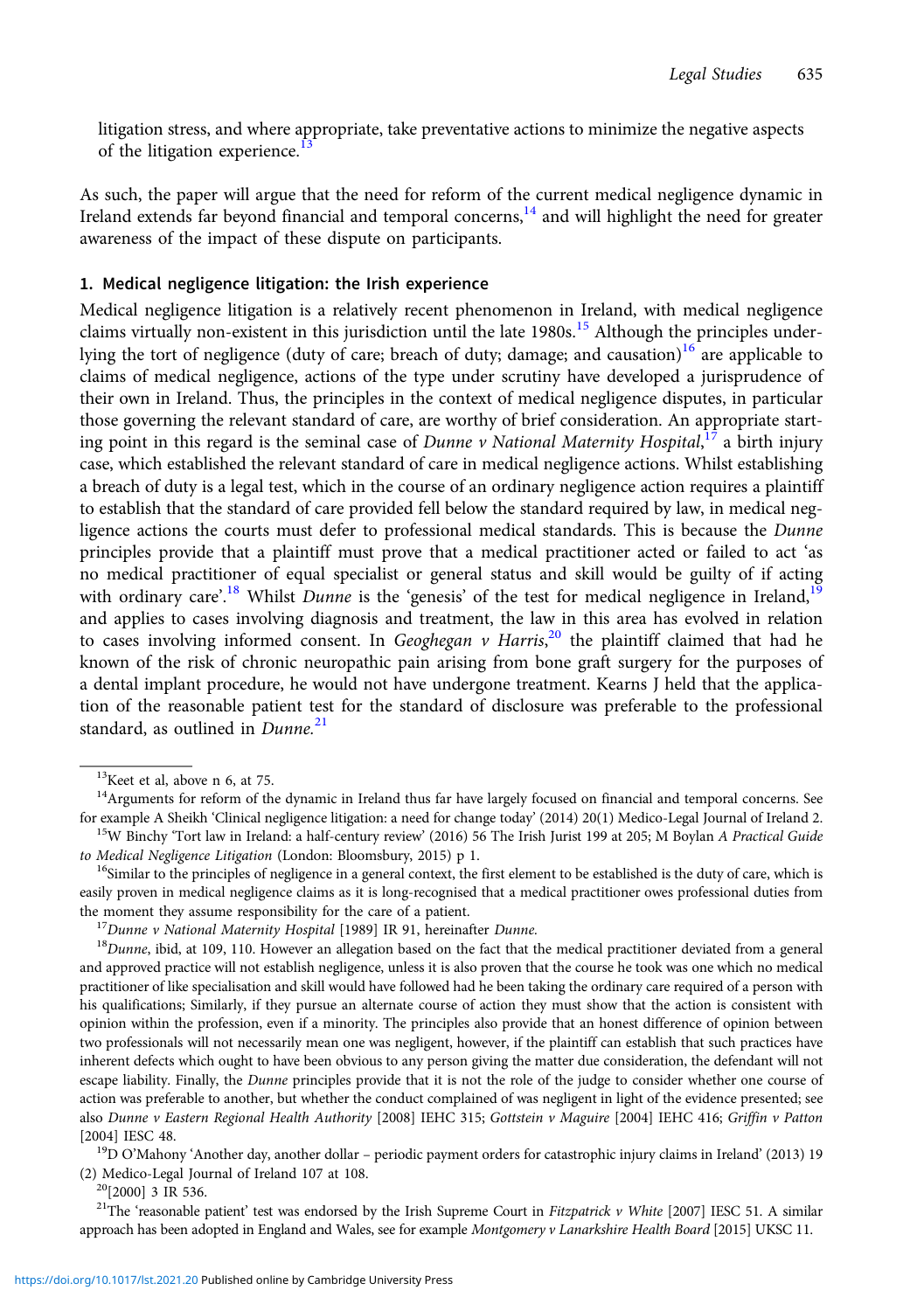Following *Dunne*, the volume of medical negligence litigation continued to increase, with more than 1,000 medical negligence actions commenced annually in the Irish High Court.<sup>22</sup> The increase in litigation in this area is not necessarily due to an increase in patient safety incidents<sup>23</sup> but rather a multitude of factors, including heightened awareness of patient rights, $^{24}$  the desire to prevent recurrence<sup>25</sup> and diminishing deference towards medical practitioners.<sup>26</sup> While the legal principles governing medical negligence disputes are of obvious importance, the focus of this paper is on the impact of litigation. As such, it is necessary to briefly consider the procedural aspects of the process. This is because, and as Montgomery observes, 'litigation can be seen as one of the ways in which the nature and values of the law can be established and shaped'.<sup>27</sup>

In Ireland, medical negligence claims are a category of 'personal injury' actions.<sup>28</sup> Accordingly, medical negligence litigation is commenced by way of a personal injuries summons, issued by the legal team of the plaintiff.<sup>29</sup> A personal injuries summons should only be issued once the medical records of the plaintiff and a supportive medico-legal expert report have been obtained.<sup>30</sup> In accordance with the provisions of the Courts and Civil Liability Act 2004, the personal injuries summons must include the personal details of the plaintiff, specify the injuries suffered to the plaintiff as a result of the alleged negligence, detail all items of special damage which the plaintiff is claiming, contain full details in relation to the acts of the defendant(s), and outline the circumstances relating to the injury or harm alleged and all details of each instance of negligence by the defendant(s).<sup>31</sup> On receipt of the personal injuries summons, a request for further information by the defendant(s) will frequently be the next procedural step in the litigation process, often referred to as a 'notice for particulars'.<sup>32</sup> Following the receipt of 'particulars', a defence must be delivered which specifies the allegations of the plaintiff in the summons for which no proof is required; detail the allegations by the plaintiff in the summons of which proof is required; and outline the grounds upon which the defendant(s) claim(s) that they are not liable for the injuries

to issue proceedings, the medical records of the plaintiff are of critical importance in medical negligence litigation: Reidy  $v$ National Maternity Hospital [1997] IEHC 143.<br><sup>31</sup>Courts and Civil Liability Act 2004, s 10(2). In many medical negligence claims there are a number of defendants. The

 $22$ There were 1,169 medical negligence actions commenced in the Irish High Court in 2019. See Courts Service Annual

Report, above n 5.<br><sup>23</sup>AR Localio et al 'Relation between malpractice claims and adverse events due to negligence: results of the Harvard Medical Practice Study III' (1991) 325(4) New England Journal of Medicine 245.<br><sup>24</sup>M Brazier and J Miola 'Bye-bye Bolam: a medical litigation revolution?' (2000) 8 Medical Law Review 85.<br><sup>25</sup>NHS Resolution *Behavioural ins* 

[https://resolution.nhs.uk/wp-content/uploads/2018/10/Behavioural-insights-into-patient-motivation-to-make-a-claim-for-](https://resolution.nhs.uk/wp-content/uploads/2018/10/Behavioural-insights-into-patient-motivation-to-make-a-claim-for-clinical-negligence.pdf)

[clinical-negligence.pdf](https://resolution.nhs.uk/wp-content/uploads/2018/10/Behavioural-insights-into-patient-motivation-to-make-a-claim-for-clinical-negligence.pdf) (last accessed 19 May 2021).<br><sup>26</sup>S Devaney and S Holm 'The transmutation of deference in medicine: an ethico-legal perspective' (2018) 26(2) Medical Law Review 202. 27J Montgomery 'Law and the demoralisation of medicine' (2006) 26(2) Legal Studies 185 at 189. 28Courts and Civil Liability Act 2004, s 10.

 $29$ Statute of Limitations (Amendment) Act 1991, s 3(1) as amended by the Civil Liability and Courts Act 2004, s 7 provides that an action for medical negligence must be brought within two years. In certain circumstances a plaintiff may rely on the 'date of knowledge' as per the Statute of Limitations (Amendment) Act 1991, s 2. A personal injuries summons may be issued in the District, Circuit, or High Courts depending on the value of the claim as per the Courts and Civil Law (Miscellaneous Provisions) Act 2013, Pt 3. In an effort to eliminate fraudulent claims, affidavits of verification must be sworn by the relevant party for the personal injuries summons, particulars, and defence. See also Law Society of Ireland Civil Litigation (Oxford University Press, 3rd edn, 2013) p 184.<br><sup>30</sup>In order to establish the requisite elements of negligence and to obtain a medico-legal report, which is required in order

State, via the Clinical Indemnity Scheme, which is operated by the State Claims Agency and was established in 2002, provides clinical indemnity for all healthcare providers working in public healthcare enterprises. At present, the Medical Protection Society (MPS) is the main provider of indemnity cover for physicians working in the private sector in Ireland.<br><sup>32</sup>Civil Litigation, above n 29, p 203. This includes information in relation to loss of earnings and/or socia

itionally, details of any previous personal injury actions must be disclosed.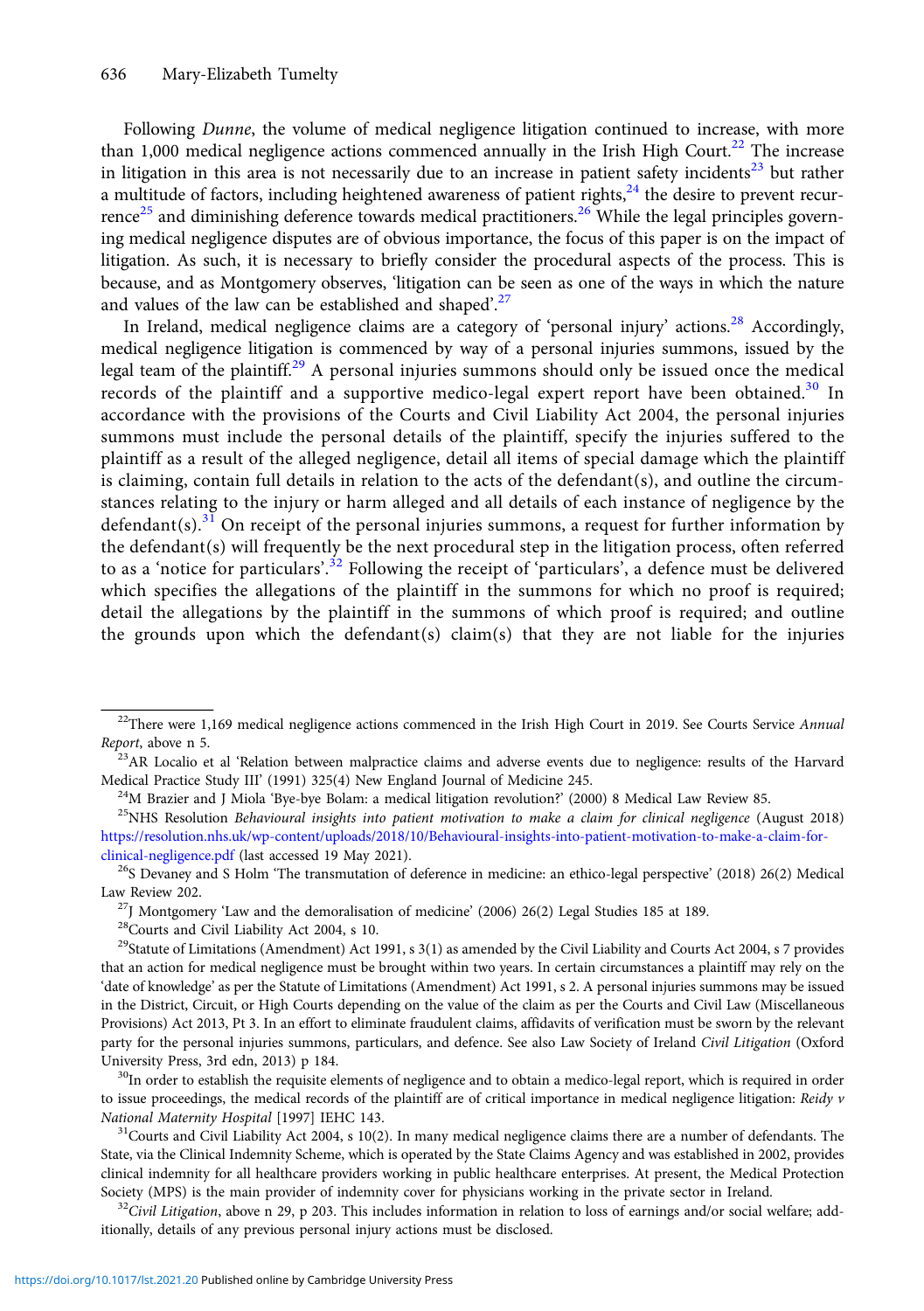suffered.<sup>33</sup> Following this, both parties will then proceed to legal 'discovery',<sup>34</sup> whereby the parties will exchange material documents pertaining to the claim.<sup>35</sup> At this point, the litigation may proceed to settlement negotiations or trial.

The duration of medical negligence litigation in Ireland is often condemned, whether in general discursive pieces by the media, $36$  or by practitioners and academics.<sup>37</sup> For example, Dowling-Hussey has asserted that 'most observers will find it uncontroversial if it is suggested that.... [plaintiffs] will face six to eight years of waiting for and taking part in court-based litigation [in Ireland]'.<sup>38</sup> These criticisms notwithstanding, data relating to the duration of medical negligence litigation in Ireland is sparse.<sup>39</sup>

Whilst various reform measures aimed at ameliorating the perceived financial and temporal burdens of medical negligence litigation, similar to the Woolf reforms in England and Wales, such as pre-action protocols and the introduction of case management, have been considered in Ireland,<sup>40</sup> and were recommended by the High Court Working Group on Medical Negligence in 2012, they have yet to be implemented. As such, the pace of litigation in medical negligence claims continues to be largely determined by the legal teams handling the case. Other measures, such as the promotion of mediation as an expedient, economically efficient, and non-contentious form of dispute resolution, have also been promulgated in recent years.<sup>41</sup> However, their impact or otherwise remains to be seen. Reform measures will be further considered towards the end of this paper.

#### 2. Methodological approach

Given the objective of the research, the emphasis on the nature and the impact of the phenomenon, and the level of depth required, a socio-legal methodological approach was identified as most suitable. $42$ 

Qualitative methods were employed to explore the emotional burdens of medical negligence litigation from the perspective of the plaintiff and medical practitioner. Interviews were utilised as the instrument for data collection, $43$  and participants were purposively sampled based on their expertise and experience of the phenomenon under study.<sup>44</sup> The sampling framework in this research involved

<sup>39</sup>One obvious source of information in relation to medical negligence claims in Ireland is the National Treasury Management Agency (NTMA), which publishes Annual Reports, including data on the Clinical Indemnity Scheme. However, an analysis of these reports found significant limitations to the data provided. A Freedom of Information (FOI) request was made by the author seeking further information, however, this request was denied.<br><sup>40</sup>High Court Working Group on Medical Negligence and Periodic Payments Report on Pre-action Protocols (Module 2)

(2012); High Court Working Group on Medical Negligence and Periodic Payments Report on Case Management in Clinical Proceedings (Module 3) (2013).<br><sup>41</sup>Mediation Act 2017.

<sup>&</sup>lt;sup>33</sup>Guidance as to the format of the defence is provided by the Courts and Civil Liability Act 2004, see Courts and Civil Liability Act 2004, s 12(1). 34RSC SI 265/1993.

<sup>&</sup>lt;sup>35</sup>See Dunne (a minor) v The National Maternity Hospital [1989] SC 350 wherein the Supreme Court held that a 'material' document is one 'relating to any matter in question in the action'.<br><sup>36</sup>See for example 'Cervical cancer appeal: a rotten culture' (*Irish Examiner*, 18 June 2019); P Cullen 'Families and patients

suffer as settlements drag on for years' (*The Irish Times*, 18 April 2016). <sup>37</sup>A Dowling-Hussey 'Irish medical professional negligence claims and ADR: still under-used?' (2016) 22(2) Medico-Legal

Journal of Ireland 88; Boylan, above n 15; B Glynn 'Article 6 jurisprudence on the question of delay in civil proceedings' (2019) 37(14) Irish Law Times 205.<br> $38Dowling-Hussey, above n 37.$ 

 $^{42}$ R Banakar and M Travers (eds) Theory and Method in Socio-Legal Research (London: Bloomsbury, 2005). Permission for this research was sought and obtained from the institutional ethics committee (The Faculty of Arts, Humanities and Social

Sciences (AHSS) Research Ethics Committee in the University of Limerick) prior to engaging in any empirical research.<br><sup>43</sup>R Weiss *Learning from Strangers: The Art and Method of Qualitative Interview Studies* (Simon and Sc Research 147.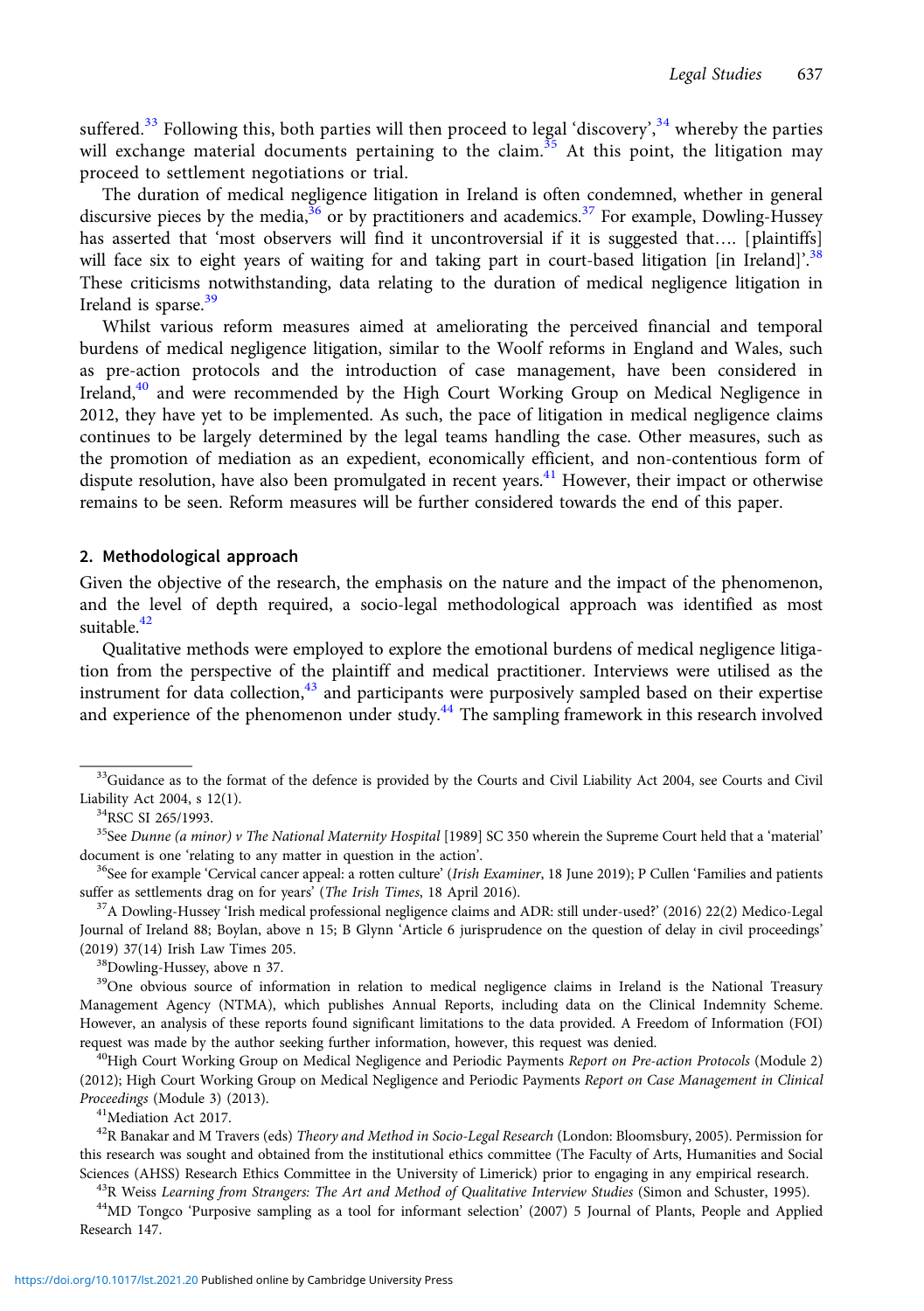12 barristers (junior and senior counsel) who self-identified as specialists in medical negligence litigation on the Bar Council of Ireland website,<sup>45</sup> two patient support groups (Patient Focus, and Patients for Patient Safety), $46$  and three Irish medical practitioner professional bodies<sup>47</sup> (Royal College of Surgeons, Ireland; Royal College of Physicians, Ireland; and the Irish College of General Practitioners). Due to the sensitive subject matter of this research it was decided that representative groups who support plaintiffs (patients and their families) and medical practitioners through the process of litigation would be more appropriate than individual participants. Whilst this is a limitation of this research, as those who have experienced the phenomenon directly are best placed to speak to its impact, inquiring into difficult emotions had the potential to create an environment where participants would have to relive these experiences. It was recognised that representative groups have a wealth of knowledge and experience and, accordingly, their insights would be likely to answer the research question sufficiently, whilst protecting the vulnerable.<sup>48</sup>

Anonymity was guaranteed to the legal practitioners. This was achieved by assigning each participant an alpha-numeric code, eg B1 = barrister 1, and by removing any identifying details.<sup>49</sup> As outlined above, this research involved a number of organisations in Ireland, ie patient support groups and medical professional bodies. Given the small nature of the jurisdiction, and the fact that relatively few of these groups exist in Ireland, it was recognised that anonymity could not be guaranteed in this context. This notwithstanding, issues in relation to anonymity did not arise in the context of this research, as participants chose to be identified in this research and were happy to participate. Whilst these groups waived their rights to anonymity, every effort was made to ensure confidentiality.

Qualifying participants were sent an introductory e-mail inviting them to participate and following a response, an interview was scheduled, the location of which was mutually agreed upon.<sup>50</sup> All interviews, except one, adopted an individual, semi-structured interview format.<sup>51</sup> One focus group

2021).  $47$ An unanticipated finding of this research was that support groups for medical practitioners facing negligence actions are virtually non-existent in Ireland. However, in recognition of the need for supports for medical practitioners who are subject to medical negligence litigation, the leading medical training bodies in Ireland (the Irish College of General Practitioners (ICGP), the Royal College of Surgeons (RCSI), and the Royal College of Physicians (RCPI)) have in recent years implemented support services as part of their wider frameworks. See for example <http://www.rcpi.ie/physician-wellbeing/> (last accessed 27 April 2021). Some of the professional indemnity organisations offer some limited support for their members. For example, MPS offer a 24/7 medicolegal advice phone service: see [https://www.medicalprotection.org/ireland/support-advice/medicole](https://www.medicalprotection.org/ireland/support-advice/medicolegal-advice)[gal-advice](https://www.medicalprotection.org/ireland/support-advice/medicolegal-advice) (last accessed 19 May 2021). The Irish Medical Organisation (IMO) is a trade union and representative body for physicians in Ireland. The IMO provides personal advice on a number of issues including medico-legal issues: see [https://](https://www.imo.ie/join-now/benefits-of-being-a-membe/) [www.imo.ie/join-now/benefits-of-being-a-membe/](https://www.imo.ie/join-now/benefits-of-being-a-membe/) (accessed 27 April 2021).<br><sup>48</sup>B DiCicco-Bloom and B Crabtree 'The qualitative research interview' (2006) 40(4) Medical Education 314 at 319.<br><sup>49</sup>Due to the small nature of the

guish between 'male' and 'female' barristers, or 'junior' and 'senior' counsel. Whilst these categorisations would have been an interesting mode of analysis, these distinctions were not made when reporting the research findings in order to ensure anonymity.<br><sup>50</sup>In order to ensure that volunteerism was achieved, participants were sent an information and consent letter prior to the

interview. Informed consent was obtained from each participant prior to the commencement of the interview. Interviews lasted between 40 and 60 minutes: J Sieber and M Tolich Planning Ethically Responsible Research (Sage Publications, 2012).<br><sup>51</sup>JA Maxwell 'Designing a qualitative study' (2008) 2 The SAGE Handbook of Applied Social Researc

Rubin and IS Rubin Qualitative Interviewing: The Art of Hearing Data (Sage, 2nd edn, 2011).

 $45$ From this sample (34), 12 practitioners were chosen at random to be included in the study. This represented one-third of the population under study.

<sup>&</sup>lt;sup>46</sup>Patient Focus is Ireland's leading patient advocacy group. In addition to assisting individuals who have suffered adverse healthcare events, they provide support to individuals involved in medical negligence litigation. In 2018, the patient advocacy services provided by Patient Focus moved to Sage Advocacy, <https://www.sageadvocacy.ie/> (last accessed 27 April 2021). Similarly, the World Health Organisation, Patients for Patient Safety is a patient-run support group providing support to individuals who have experienced medical negligence in Ireland, <https://patientsforpatientsafety.ie/> (last accessed 27 April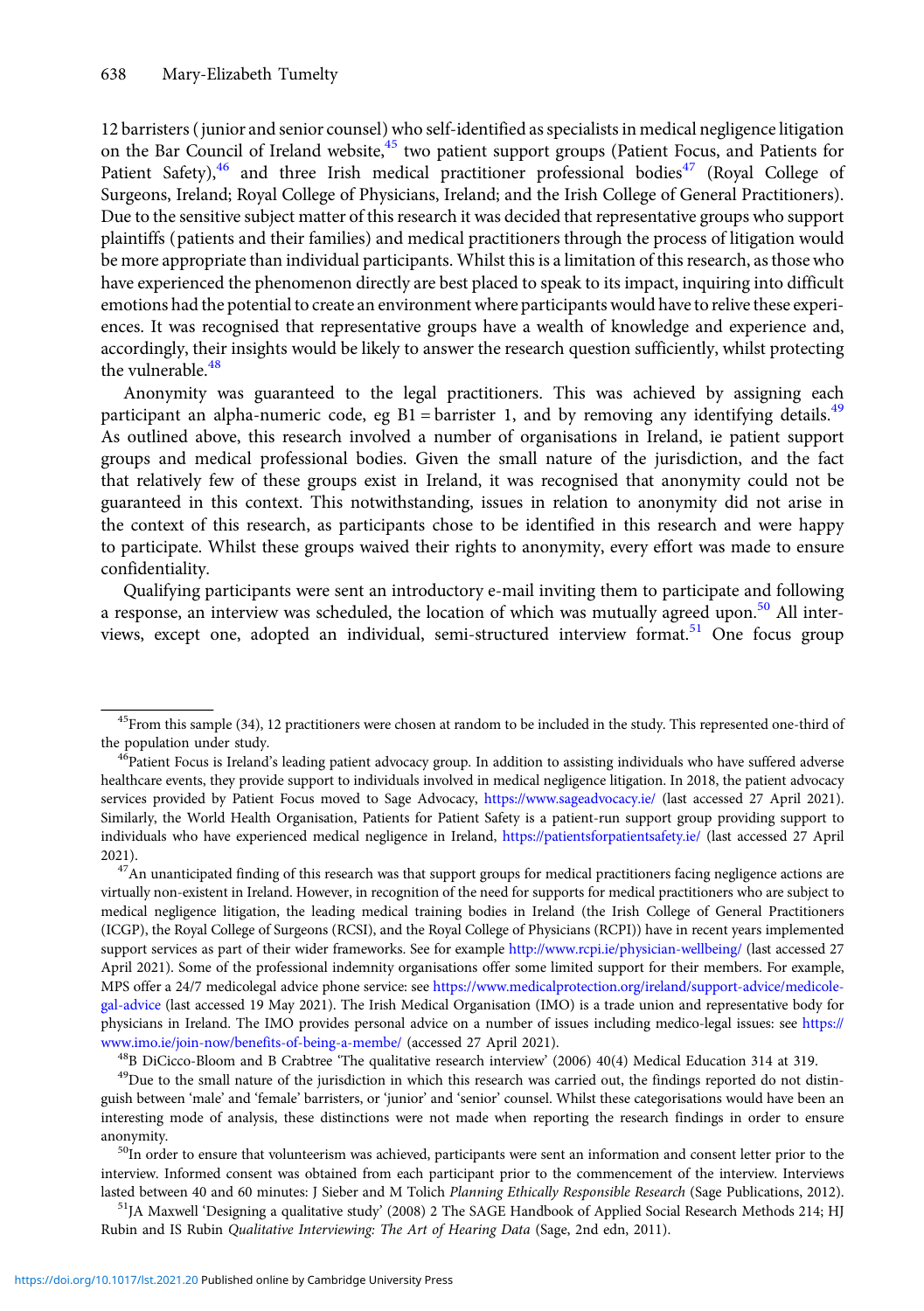interview with members of the ICGP was facilitated, upon their request.<sup>52</sup> Interviews were subsequently transcribed and coded,<sup>53</sup> and a narrative was formed.<sup>54</sup>

#### 3. The plaintiff

#### (a) The impact of litigation

Previous research has evidenced the profound and long-lasting impact that medical negligence litigation can have on the plaintiff.<sup>55</sup> Cardi, for example, has compared litigation to violence, and argues that the process can cause 'serious emotional harm'.<sup>56</sup> Winick has asserted that the stress generated from litigation 'ranks near the death of a loved one, the loss of a job, and the experience of a grave illness' and therefore frequently results in 'serious emotional costs'.<sup>57</sup> Medical negligence litigation is often inherently emotional in nature, due to the fact that such disputes frequently centre on harm and/or loss to oneself or a loved one. Additionally, and as Munford observes, 'lawsuits also cause emotional distress'.<sup>58</sup> This argument has also been recognised by Strasburger, who contends:

[T]here is an inherent irony in the judicial system in that individuals… must endure injury from the very process through which they seek redress, the legal process itself is a trauma.<sup>59</sup>

Reflecting the international literature on this subject, the findings of this research indicate that litigation often has profound and long-lasting emotional consequences for plaintiffs.<sup>60</sup> Through the exploration of the emotional burdens of medical negligence litigation from the perspective of the plaintiff, three key impacts were identified: (i) psychological and emotional harm; (ii) arrested healing; and (iii) the impact on family.

## (i) Psychological and emotional harm

Halleck has argued that 'litigation is an emotionally charged process that can have painful psychological consequences'.<sup>61</sup> In recognition of the impact that litigation-induced harm can have on plaintiffs, a body of international literature has developed on this topic.<sup>62</sup> For example, Lees-Haley has argued that where a plaintiff experiences a group of symptoms such as anxiety, anger, depression, which are a result of litigation-induced harm, these symptoms may be collectively recognised as 'litigation-response syndrome' (LRS), which he compares to post-traumatic stress disorder

 $52$ The group comprised of four members, all of whom had professional experience in relation to the impact of medical negligence litigation, and two of whom also had personal experience of the phenomenon. Confidentiality issues in relation to focus groups did not arise in the context of this research, as participants waived their right to anonymity. Whilst members of the focus group waived their right to anonymity, the researcher chose to only identify the professional body (ICGP), as naming individual participants in this context did not add to the explanatory power of the research findings. See I McLafferty

<sup>&#</sup>x27;Focus group interviews as a data collecting strategy' (2004) 48(2) Journal of Advanced Nursing 187.<br><sup>53</sup>J Creswell *Qualitative Inquiry and Research Design: Choosing Among Five Traditions* (Sage, 3rd edn, 2013).<br><sup>54</sup>This

<sup>55</sup>SL Halleck 'Perils of being a plaintiff: impressions of a forensic psychiatrist' (1997) 336 Clinical Orthopaedics and Related Research 72.<br><sup>56</sup>V Cardi 'Litigation as violence' (2014) 49 Wake Forest Law Review 677 at 681.<br><sup>57</sup>B Winick 'Therapeutic jurisprudence and the role of counsel in litigation' (2000) 37 California Western Law Review

at 108–109.<br><sup>58</sup>LT Munford 'The peacemaker test: designing legal rights to reduce legal warfare' (2007) 12 Harvard Negotiation Law

Review 377 at 387.<br><sup>59</sup>L Strasburger 'The litigant-patient: mental health consequences of civil litigation' (1999) 27(2) Journal of the American

Academy of Psychiatry and the Law Online 204.<br><sup>60</sup>In considering international studies it is important to recognise jurisdictional differences but nonetheless the findings are

similar to those in the present study.<br><sup>61</sup>Halleck, above n 55.

<sup>62</sup>Ibid; Lees-Haley, above n 7; Strasburger, above n 59.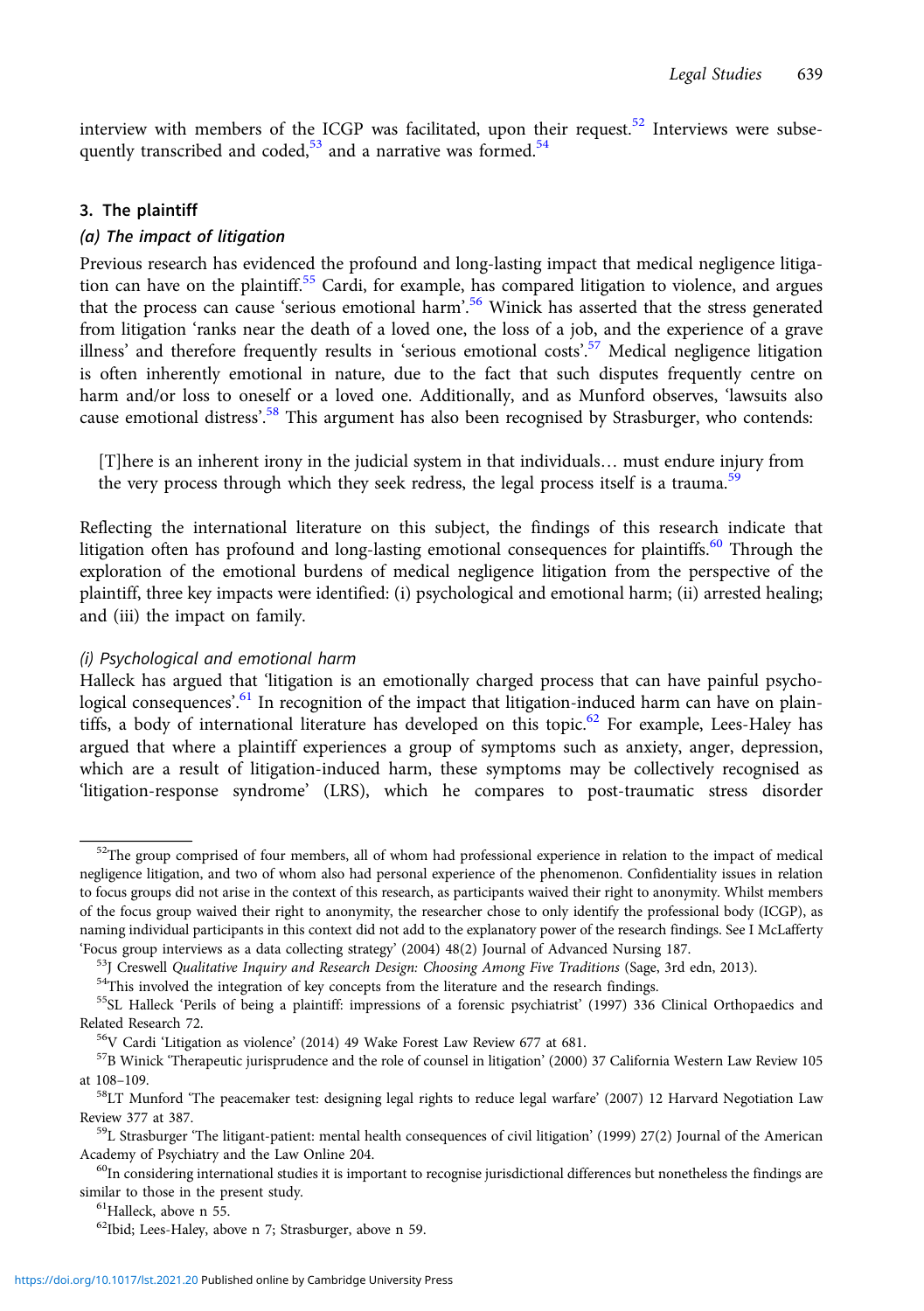(PTSD).<sup>63</sup> White-Stewart and Wood note that the primary difference between LRS and PTSD is that the litigation process itself triggers emotional distress, whereas PTSD generally results following exposure to a traumatic event.<sup>64</sup> Arguably, the differences between LRS and PTSD need further investigation and clarification. As Keet et al note, one of the difficulties in this context is the challenge of 'distinguishing between the strain caused by the original loss and that caused by the process'.<sup>65</sup> This notwithstanding, these arguments highlight the destructive emotional impact litigation may have on those involved.<sup>66</sup>

The findings of this study suggest that plaintiffs find the process of medical negligence litigation to be upsetting and distressing, and the research uncovered that the impact of litigation can manifest itself in a variety of ways, including the experience of pain, anger, disappointment, and anxiety.<sup>67</sup> Both patient support groups and a large majority of barristers spoke of these issues:

[People find the process] excruciating… painful, adds insult to injury frequently… (Patient Focus)

[People experience] the full gamut really, from basic sadness to absolute disappointment… (Patients for Patient Safety)

I think people are often worn down, particularly in the bigger cases and you see that, and they feel that they're fighting the system the whole way and they feel they're fighting for everything. (Barrister 9)

While it may be argued that experiencing emotions of this nature is a normal reaction to an emotionally charged dispute, 'intense and frequent anger can... become a destructive reaction',<sup>68</sup> and such a combination of symptoms may lead to LRS. Lees-Haley has noted that LRS can also include symptoms such as insomnia, distressing dreams, and difficulties concentrating.<sup>69</sup> Both patient support groups spoke to these issues, with one support group noting:

People have sleepless nights… there is a whole lot of stuff going on… emotionally, physically, intellectually, you are in a mess. (Patients for Patient Safety)

In recognition of the trauma inflicted by the litigation process, one practitioner commented:

I've never seen a plaintiff [celebrate] when they win. Actually, they usually start crying when they win the case… I don't think I've ever seen a plaintiff come out and say 'God, that was really worth it'. (Barrister 1)

Thus, whilst a plaintiff may be successful in their claim, they may not be satisfied with the outcome due to the impact of litigation on their psychological well-being, coupled with the inability of the system to address 'extra-legal' aims, for example, the desire for an apology.<sup>70</sup>

<sup>63</sup>Lees-Haley, above n 7.

<sup>&</sup>lt;sup>64</sup>M White Stewart and SM Wood 'Civil plaintiffs, trauma, and stress in the legal system' in MK Miller and BH Bornstein (eds) Stress, Trauma, and Wellbeing in the Legal System (Oxford: Oxford University Press, 2013) p 135. 65Keet et al, above n 6, at 77.

<sup>66</sup>White Stewart and Wood, above n 64, p 135.

 $^{67}$ Strasburger, above n 59; W Linden et al 'There is more to anger coping that "in" or "out" (2003) 3(1) Emotion 12, wherein anger is defined as 'an acute emotional response that depends on the appraisal of events and the assignment of meaning to them'; J Butcher et al Abnormal Psychology (Pearson, 17th edn, 2016) wherein anxiety is defined as a 'complex blend of unpleasant emotions and cognitions', which may be intermittent or constant. <sup>68</sup>Linden et al, above n 67.

 $^{69}$ E Deykin et al 'Posttraumatic stress disorder and the use of health services' (2001) 63(5) Psychosomatic Medicine 835; Lees-Haley, above n 7, at 112.<br><sup>70</sup>For a full discussion see T Relis 'It's not about the money!: a theory on misconceptions of plaintiffs' litigation aims'

<sup>(2007) 68(701)</sup> University of Pittsburgh Law Review 701.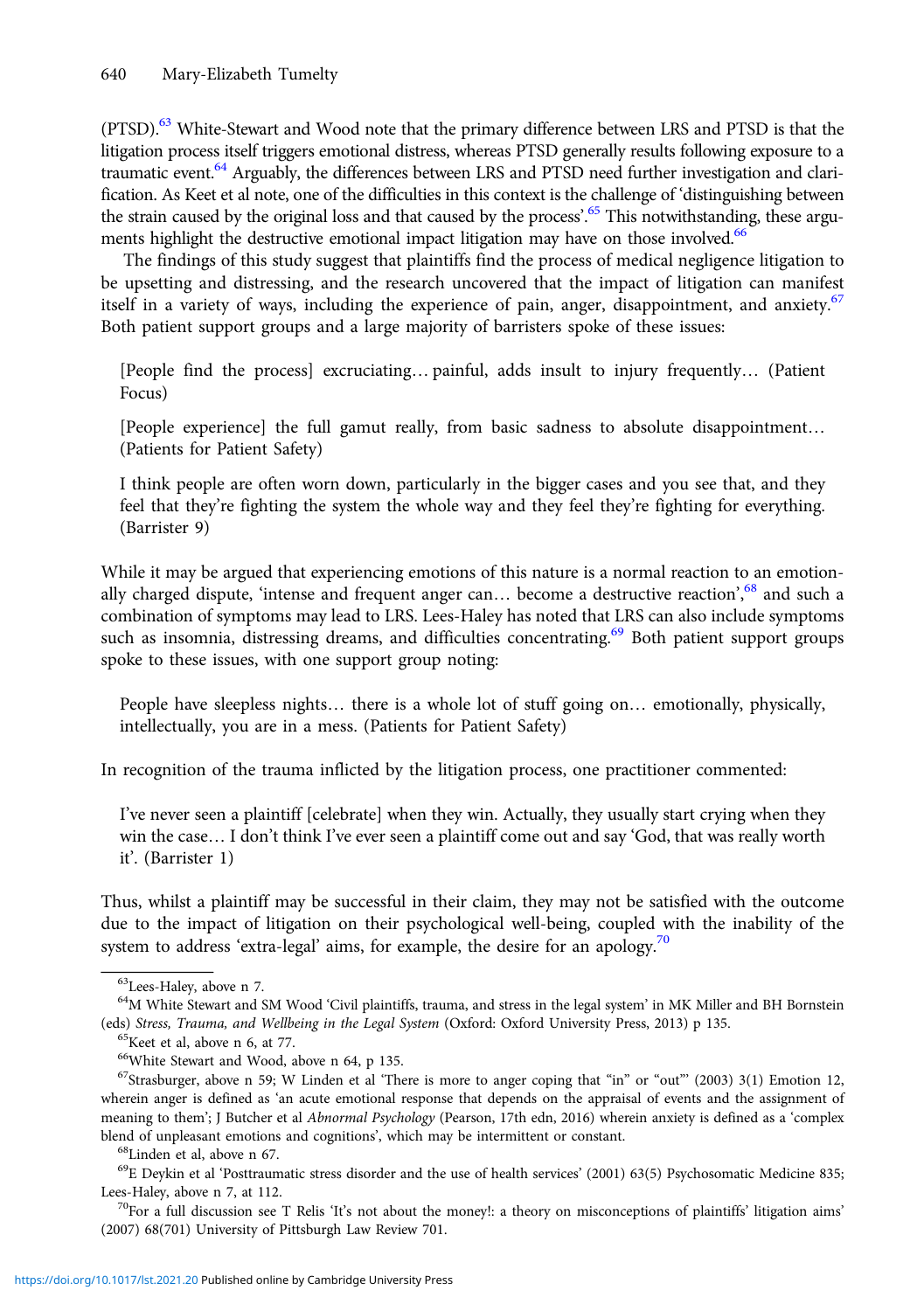## (ii) Arrested healing

The findings of this research indicate that litigation can also result in 'arrested healing', which occurs when 'fixations created by the legal process  $\ldots$  interfere with personal and internal growth $\ldots$ <sup>71</sup> Strasburger has asserted that generally involvement in litigation prevents individuals from 'moving on'.<sup>72</sup> Several participants in the present research spoke of this issue, which was identified as having a destructive emotional impact on the plaintiff, with one barrister commenting:

Some people… become very obsessed by their cases. (Barrister 9)

Although arrested healing generally is an undesirable impact of litigation, in the context of medical negligence litigation, arrested healing is particularly salient in wrongful death claims. Grief theorists assert that in order to make progression, one must face the loss by reflecting on the events surrounding the death and memories of the deceased, and subsequently work towards mourning and parting from the deceased.<sup>73</sup> However, those engaged in litigation must 'relive the event, re-experience the pain, and in general remain almost frozen in time until the claim is resolved'.<sup>74</sup> Thus, litigation can postpone and prolong the grieving process. As Winick observes:

[R]ather than putting the pain and loss behind them and beginning the healing process, a lawsuit makes them relive the painful episode in ways that may prevent healing.<sup>75</sup>

Similarly, Rosenblatt has asserted that involvement in litigation 'may have profound effects on the grief process'.<sup>76</sup> Speaking on the issue of arrested healing in the context of wrongful death claims, patient support groups in the present research commented:

If it's a child that's died anger can be long lasting and it's almost a replacement for going through the bereavement process itself and people can't just move on and they hold onto the anger, because if they're holding onto the anger they're holding onto the child or the baby or the family member or the parent. (Patient Focus)

What they probably don't realise is the letting go bit, around bereavement anyway, [litigation] delays all that and you are not really able to go through the grieving process as it would naturally happen… Depending on what is happening with the litigation process, you get stuck in different points and so that's more of the abuse. I would actually call it abuse, I think it's an abusive system to do that to people who went into hospital, submitted themselves to healthcare in good faith, and something unexpected has happened and then it's almost like they are left to pick up the pieces alone. (Patients for Patient Safety)

Arrested healing in the context of medical negligence litigation is, therefore, particularly problematic. As Rosenblatt observes, ongoing litigation can 'leave one distressed, agitated, and unable to live with a more or less full acceptance of the death for a relatively long period of time'. <sup>77</sup> This prevents litigants from moving on, and inevitably, delays the healing process.

<sup>71</sup>Gutheil et al, above n 7, at 15.

<sup>&</sup>lt;sup>72</sup>Strasburger, above n 59, at 206.<br><sup>73</sup>M Stroebe and W Stroebe 'Does "grief work" work?' (1991) 59 Journal of Consulting & Clinical Psychology 479.

 $74$ D Hepler 'Providing creative remedies to bystander emotional distress victims: a feminist perspective' (1993) 14 Northern Illinois University Law Review 71 at 101. 75Winick, above n 57, at 109.

 $^{76}$ PC Rosenblatt 'Grief and involvement in wrongful death litigation' (1983) 7(4) Law and Human Behavior 351 at 352, 353.<br><sup>77</sup>Ibid.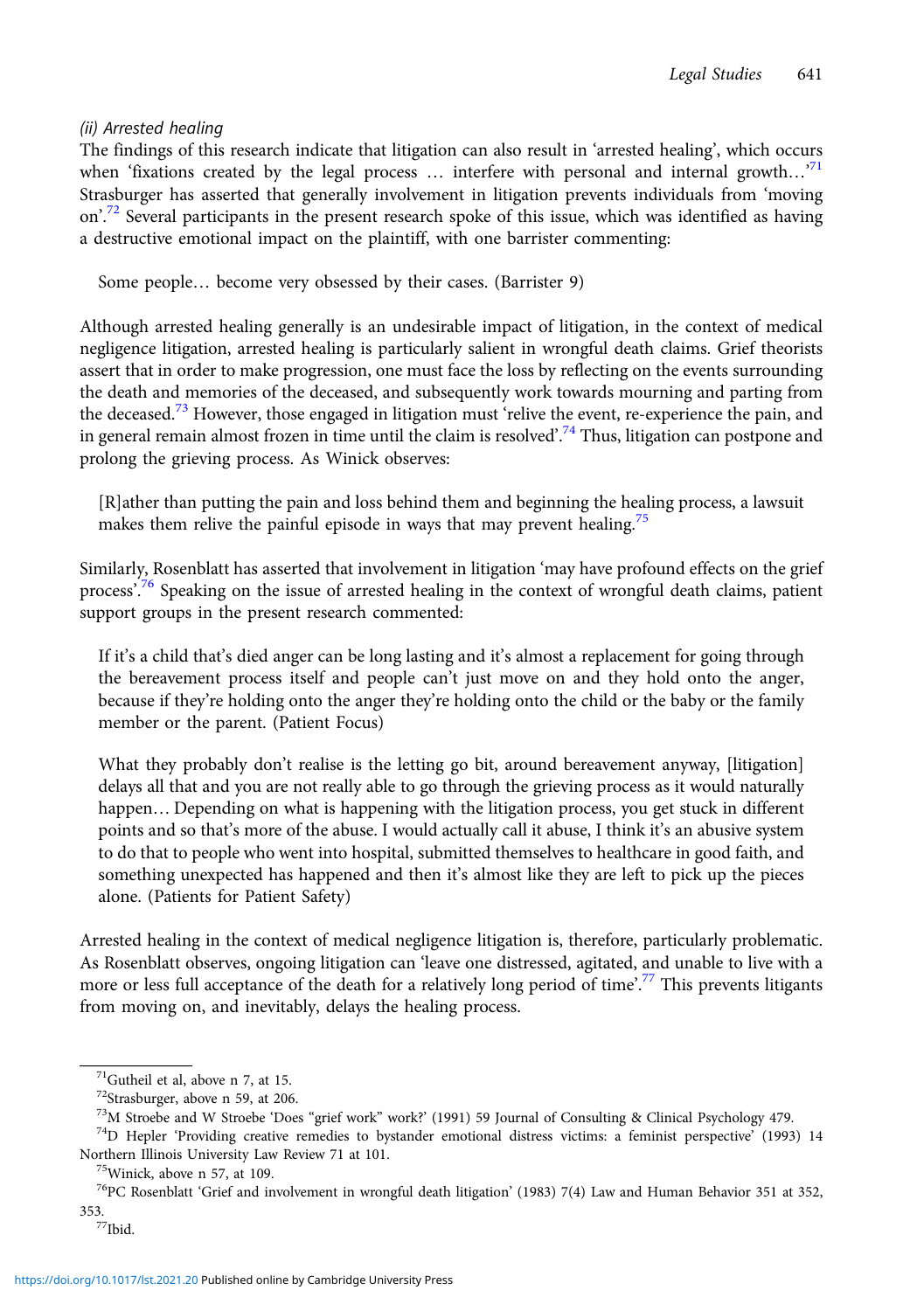## (iii) Impact on family

Another finding of this research is the impact medical negligence litigation can have on family members of the plaintiff. Cardi has noted that the impact of the adversarial process can extend to spouses and close relatives 'who are drawn into the cycle' of litigation.<sup>78</sup> Similarly, Lees-Haley has asserted:

[C]lose relatives, especially spouses, also can be affected by [litigation response syndrome]. Sometimes their complaints are more severe than those of the primary litigant, even when they are not themselves parties to the suit.<sup>79</sup>

In the present study, both patient support groups and a number of barristers highlighted the fact that litigation can also have a significant psychological and emotional impact on family members of the plaintiff:

The other thing that we find is that it can cause considerable grief in families. (Patient Focus)

Strasburger has commented on the impact litigation may have on family members generally, noting that the preoccupation of the plaintiff with the litigation 'often exceeds the tolerance of family members'. <sup>80</sup> Similarly, Keet et al noted that many litigants 'have a compulsive need to talk about the experience which exceeds the patient of their friends and family members'.<sup>81</sup> As one patient group explained:

That's another thing, the impact that [litigation] has on the other members of the family. Like, if you are so immersed and embroiled in this litigation… of course, the others are going to feel neglected… and they will wonder where do they fit into the scheme of things and is the one who is either injured or gone the important one. It's hugely complex. (Patients for Patient Safety)

As previously noted, the patient-plaintiff may experience anger, but it was also recognised that litigation can have a significant impact and invoke anger in family members. Noting this, one of the patient groups commented:

Sometimes, if it's a woman that's been injured, the husband is angry on their behalf, which is difficult. (Patient Focus)

These findings suggest that litigation impacts not only its direct participants, but also their family members.

Whilst the plaintiff is the first and most obvious victim of medical negligence, it has also been recognised that litigation can have significant emotional consequences for the medical practitioner involved in the dispute.<sup>82</sup> Therefore, it is prudent to also explore the phenomenon from the perspective of the medical practitioner.

<sup>82</sup>N Ryll 'Living through litigation: malpractice stress syndrome' (2015) 34(1) Journal of Radiology Nursing 35; S Charles et al 'Physicians on trial – self-reported reactions to malpractice trials' (1988) 148(3) Western Journal of Medicine 358.

<sup>78</sup>Cardi, above n 56.

<sup>79</sup>Lees-Haley, above n 7, at 111.

<sup>80</sup>Strasburger, above n 59, at 205.

<sup>81</sup>Keet et al, above n 6, at 85.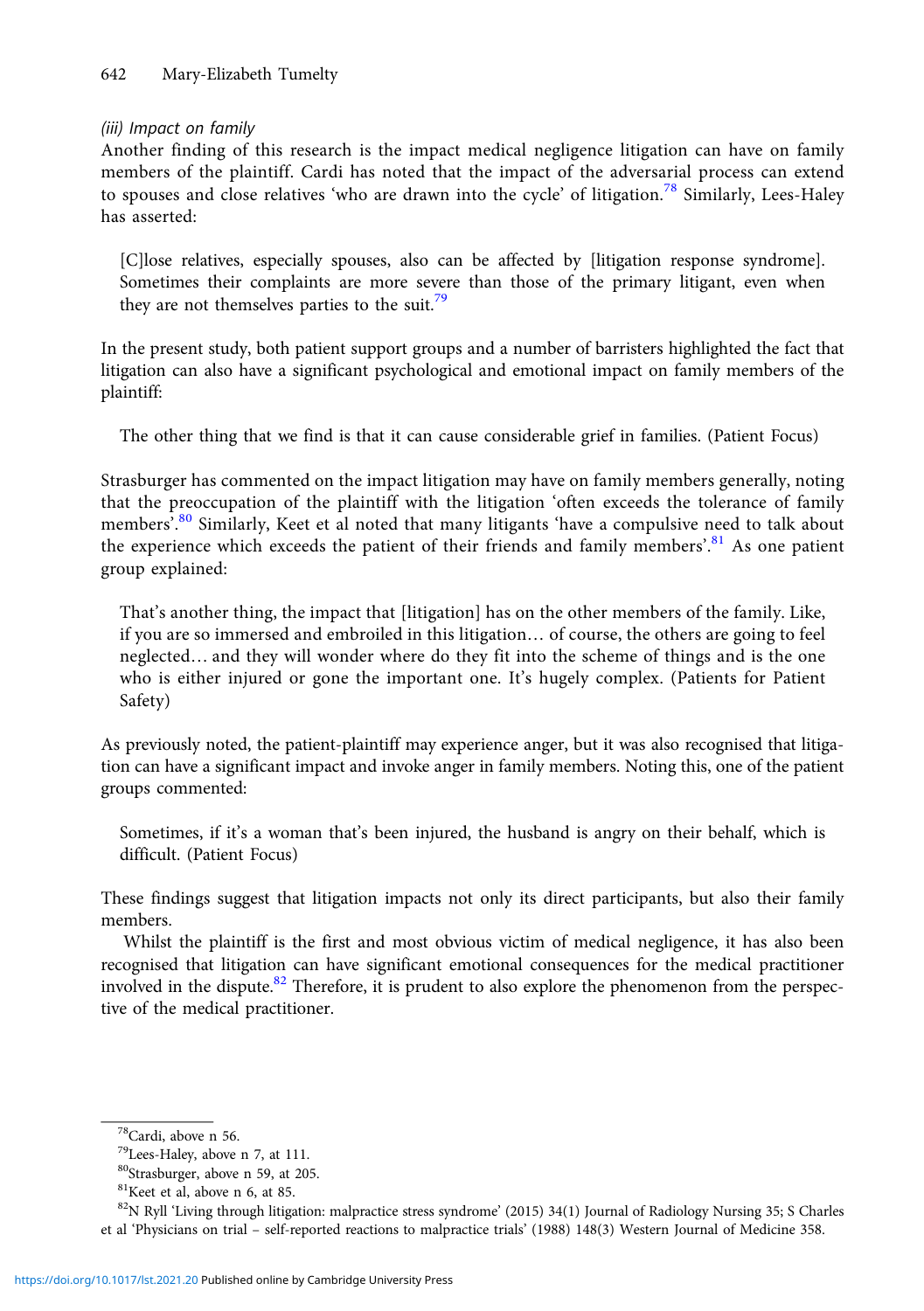## 4. The medical practitioner

## (a) The impact of litigation $^{83}$

A growing body of international research has illuminated the impact of litigation on medical practitioners.<sup>84</sup> For example, Ryll has argued the 'adversarial litigation process can be traumatic to all participants' <sup>85</sup> and '… stress [as a result of litigation] evokes strong, sometimes painful, emotional and physical responses'.<sup>86</sup> However, absent from this body of research is data from Ireland. Whilst litigation may be a 'predictable hazard' of practising medicine,  $87$  or as one barrister asserted: 'part of the cost of doing business',<sup>88</sup> the absence of empirical insight into the impact of litigation on medical practitioners in Ireland is problematic, as an understanding of the phenomenon has important implications, for both healthcare providers and law reform.

Consistent with the international literature, the findings of this research indicate that medical negligence litigation can have a profound and long-lasting impact on medical practitioners. Four themes emerged during the data analysis: (i) emotional and psychological harm; (ii) impact on professional identity; (iii) impact on professional role; and (iv) impact on professional practice. These will now be discussed through the lens of the literature and the empirical research findings.

## (i) Emotional and psychological harm

Brenner asserts than when a medical practitioner first realises that they are being sued they will feel 'numb'.  $^{89}$ Similarly, all medical professional bodies noted that the initial notification of a claim can be quite stressful. One focus group member reflected on their personal experience with litigation and recalled:

I remember being quite sick over it. I mean not sick but just feeling 'oh God' when it first occurred – when I got the solicitor's letter from the plaintiff. (Group Member 3, ICGP)

In addition to the initial shock and worry experience by physicians, research has evidenced that litigation can have a profound emotional and psychological impact on medical practitioners. For example, Charles et al, in the context of their research with physicians in the United States, uncovered that 97% of the 64 participants surveyed acknowledged 'some physical or emotional reaction' as a response to the litigation,  $\frac{90}{90}$  with the most frequently reported feelings amongst physicians being fear, guilt, self-doubt and shame.<sup>91</sup> Other authors have drawn similarities between post-traumatic stress disorder (PTSD) and physicians' reactions to litigation.<sup>92</sup> For example, Ryll has argued that a healthcare practitioner involved in litigation may experience 'medical malpractice stress syndrome' (MMSS).<sup>93</sup> Ryll explains that MMSS is 'remarkably similar to post-traumatic stress disorder

2010) p 32.<br> $^{90}$ Charles et al, above n 82.

93Ryll, above n 82.

<sup>&</sup>lt;sup>83</sup>An inherent difficulty in the context of ascertaining the impact of litigation on medical practitioners is separating the impact of an adverse event from the impact of the litigation process itself, as the two are often inextricably interwoven. See for example SC Charles 'Coping with a medical malpractice suit' (2001) 174 Western Journal of Medicine 55 who notes: 'the reaction to being sued often is prefaced by a period of emotional turmoil following the catastrophic event or negative outcome'. Despite this, in this research every effort was made to focus on the impact of litigation. <sup>84</sup>See for example, Ryll, above n 82; Charles et al, above n 82; Charles, above n 83.

<sup>85</sup>Ryll, above n 82.

 $86$ Ibid.

<sup>87</sup>Sanbar and Firestone, above n 11.

<sup>88</sup>Interview with Barrister 6.

<sup>&</sup>lt;sup>89</sup>IR Brenner How to Survive a Medical Malpractice Lawsuit: The Physician's Roadmap for Success (John Wiley & Sons,

<sup>&</sup>lt;sup>91</sup>A Waterman et al 'The emotional impact of medical errors on practicing physicians in the United States and Canada' (2007) 33(8) The Joint Commission Journal on Quality and Patient Safety 467; A Stangierski et al 'Medical errors – not only the patients' problem' (2012) 8 Archives of Medical Science 569; JF Christensen and PM Dunn 'The heart of darkness: the impact of perceived mistakes on physicians' (2006) 19(7) Neonatal Intensive Care 48. <sup>92</sup>Pellino and Pellino, above n 10, at 333; Sanbar and Firestone, above n 11.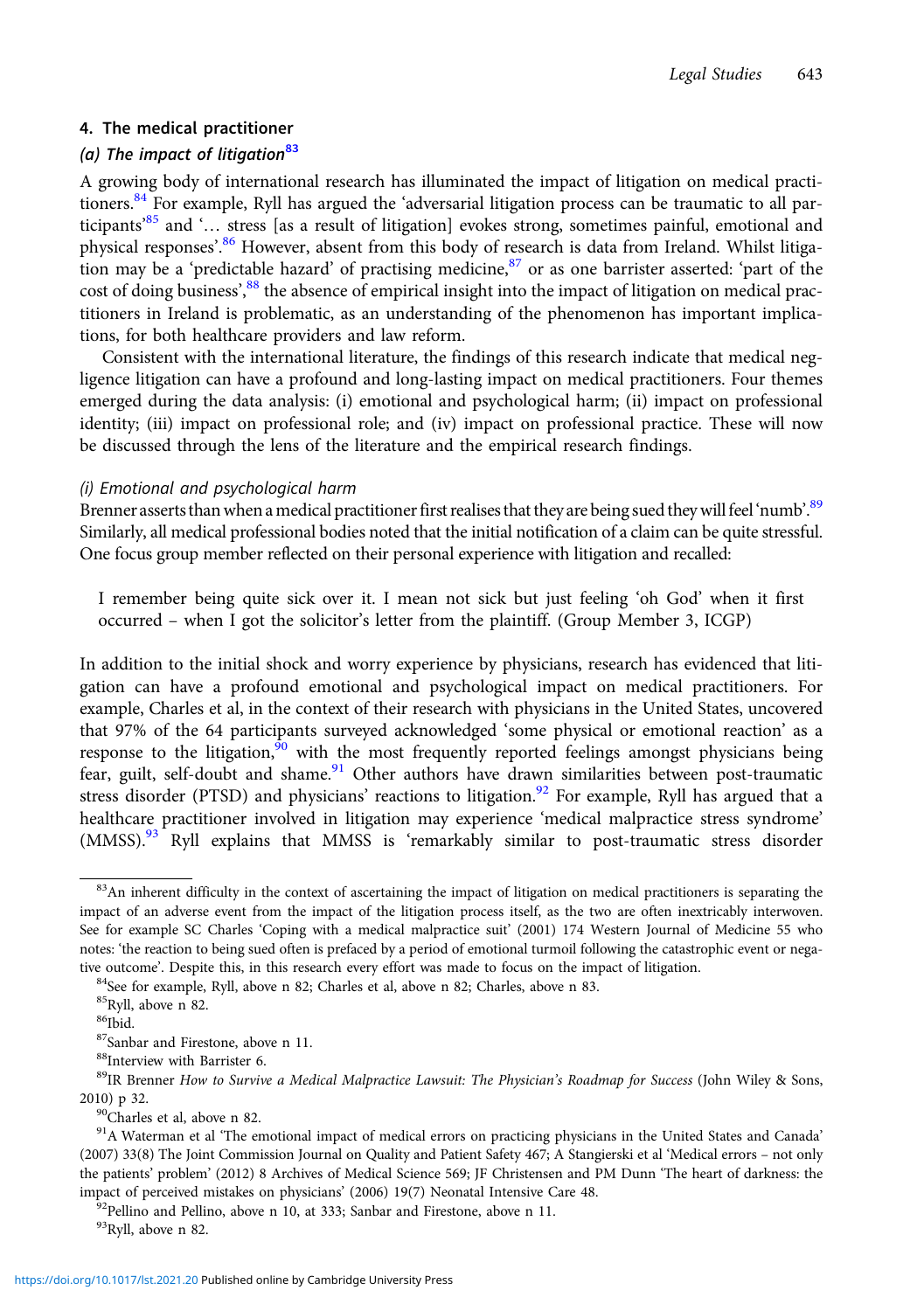(PTSD)',<sup>94</sup> in that the healthcare practitioner may experience flashbacks, emotional numbness, guilt, and loss of interest in professional activities.<sup>95</sup> Additionally, Pellino et al have argued that litigation-induced harm can result in 'clinical judicial syndrome', which they define as a:

series of symptoms that affect the health of [a medical practitioner]… subjected to legal proceedings… it includes all the physical, psychological and behavioral alterations that can be caused in the doctor as a result of the legal events in which he or she is involved.<sup>96</sup>

Similarly, in the context of this research, participants reported that symptoms ranged from feelings of guilt, anxiety or depression, and insomnia, to more extreme reactions such as PTSD. All professional medical bodies spoke of these issues:

Lack of sleep, recurring thoughts, a 'what if' loop… Closing in, isolation, things like that. (RCPI)

Noting that in extreme instances medical practitioners may experience PTSD and will require time off work to recover, one member of the focus group, representing the views of the other members, stated:

[PTSD] happens, and in that situation where there have been flashbacks and it interferes with their practice of medicine, they actually need time off work… they're acutely distressed. (Group Member 1, ICGP)

Whilst physicians have a professional duty to look after their own health and well-being,  $97$  the majority of medical professional bodies noted problems with medical culture and its impact on medical practitioners taking time off work:

It wouldn't be seen as a good thing if you call in sick… people turn up when they're sick, and they work when they're sick. Taking time off because you're ill would be seen (by some people) as being weak, taking time off for psychiatric illness would be seen as major weakness… (RCSI)

Trying to encourage a doctor to take time off work is very difficult and it often involves lots of people and input to enable them to take time off work… (Group Member 1, ICGP)

These findings support Ennis and Vincent's research, who have argued that failure to acknowledge the need for help is part of the problem.<sup>98</sup> The reluctance of medical practitioners to seek help and/or take time off work is also of concern: as Bark et al observe, if a medical practitioner is under severe stress and does not take time off work to deal with MMSS or other mental health issues, their concentration may lapse, which puts them at risk of being involved in adverse events.<sup>99</sup> The findings also speak to the need for appropriate supports for those involved in litigation. As previously noted, at present in Ireland, supports for medical practitioners in this context are limited.

(ii) Impact on professional identity

In addition to the emotional and psychological impact outlined above, the findings of this research indicate that medical negligence litigation can have a significant impact on the professional identity of the medical

 $94$ Ibid.

<sup>95</sup>Ibid.

<sup>96</sup>Pellino and Pellino, above n 10, at 333.

 $97$ Irish Medical Council Guide to Professional Conduct and Ethics for Registered Medical Practitioners (Amended) ( $8<sup>th</sup>$  edn, 2019) p 38.<br><sup>98</sup>M Ennis and C Vincent 'The effects of medical accidents and litigation on doctors and patients' (1994) 16(2) Law and

Policy 97 at 116.<br><sup>99</sup>P Bark et al 'Impact of litigation on senior clinicians: implications for risk management' (1997) 6(1) Quality in Health

Care 7.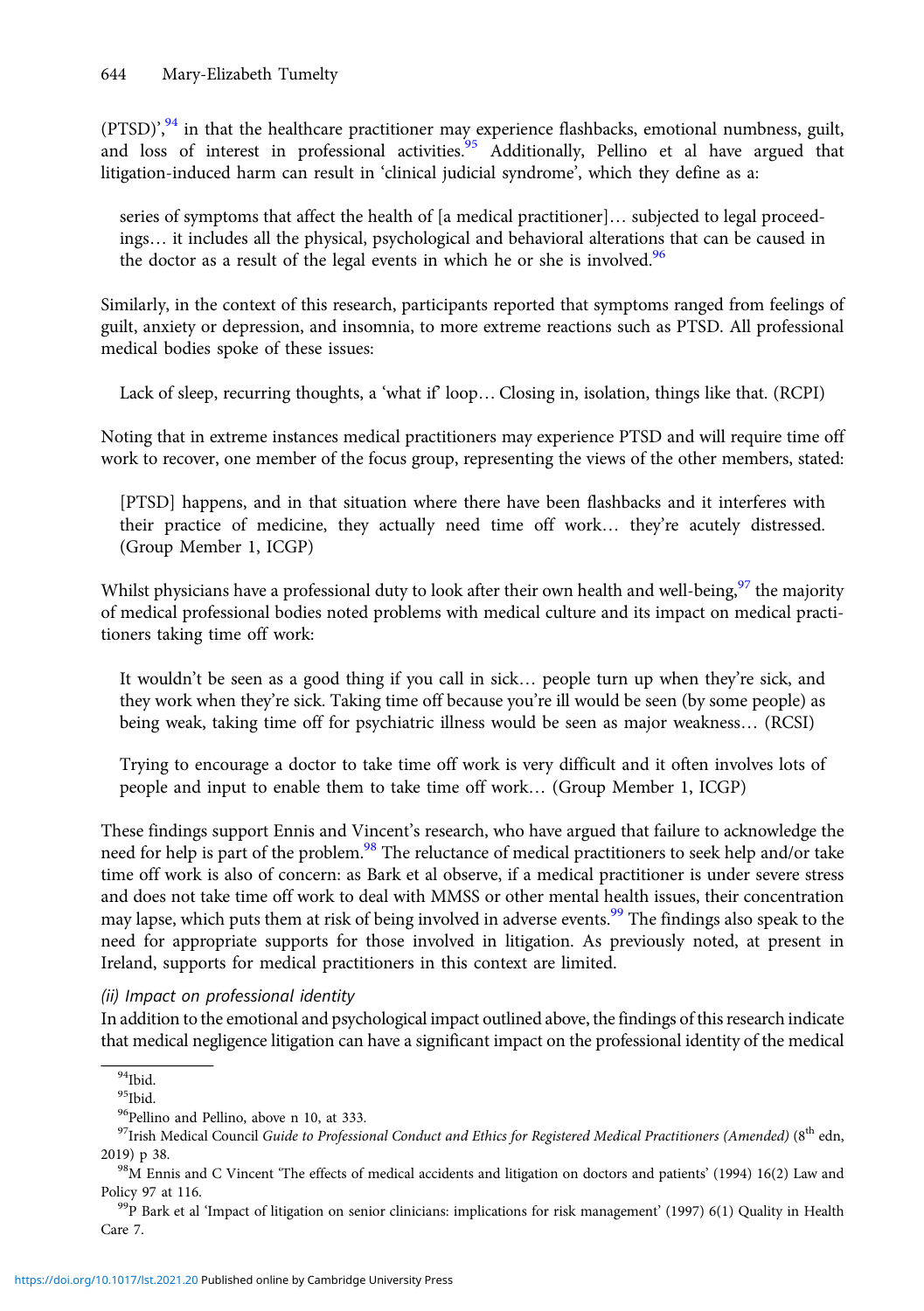practitioner. Thoits notes that 'positional roles provide the individual with a sense of who they are and how they ought to behave'.<sup>100</sup> Thus, frequently a role identity provides an individual with a meaning for self.<sup>101</sup>

In the context of the medical profession, Cruess et al assert that a doctor's identity is a 'representation of self, achieved in stages over time during which the characteristics, values, and norms of the medical profession are internalized, resulting in an individual thinking, acting and feeling like a physician'.<sup>102</sup> Thus, Hobbs and Gabel argue, 'litigation is generally experienced as an assault on a physician's competence and integrity'.<sup>103</sup> In this research, all medical professional bodies, and a number of barristers spoke of the impact of litigation on the professional identity of the medical practitioner.<sup>104</sup> Illustrating the impact litigation can have on the professional identity of the medical practitioner, one barrister recalled a case against a medical practitioner who was the lead physician in their speciality and noted the impact the claim had on that physician:

As far as this [physician] was concerned, this was their life's work, this was their legacy… and the fact of the allegation was that this individual ignored what was the essence of their specialty… We settled the case because it was strategically the right thing to do… The [physician] was very cool about things, and they said: 'I understand how things work… but it's tugging at my heart strings, because this is my life's work and what's being said here couldn't be further from the truth'… So it has a massive impact psychologically, certainly you feel that there is an attack being made on your professional reputation. (Barrister 3)

It was also recognised that the desire for perfectionism also plays a role in this context. Hilfiker has observed that 'the medical profession seems to have no place for its mistakes'.<sup>105</sup> Speaking about the impact of medical negligence litigation on a medical practitioner's professional identity, Nash et al comment, 'their beliefs about "perfection" may influence the severity of the distress'.<sup>106</sup> Members of the ICGP focus group spoke about this, and concurred:

We're by nature, perfectionists and very conscientious, and for a lot of us that's our downfall... the identity of the doctor is very much rooted within themselves. As part of the process of becoming a professional, we take on the role of doctor in almost every cell in our body, even when we go on holidays we're still doctor, when we register in the hotel or check in, we become doctors 24 hours a day and if something happens… that goes to our very soul and it's very traumatic. (Group Member 1, ICGP)

In recognition of the impact of litigation on the professional identity of the medical practitioner, Denham has argued that litigation can damage 'their perception of themselves and their inner security'.<sup>107</sup> Thus, inextricably linked to the issue of professional identity and role identity is reputation, as

<sup>&</sup>lt;sup>100</sup>PA Thoits 'On merging identity theory and stress research' (1991) 54(2) American Sociological Association 105.<br><sup>101</sup>MA Hogg et al 'A tale of two theories: a critical comparison of identity theory with social identity

Social Psychology Quarterly 255.<br><sup>102</sup>RL Cruess et al 'Reframing medical education to support professional identity formation' (2014) 89(11) Academic

Medicine 1446 at 1447.<br><sup>103</sup>T Hobbs and G Gable 'Coping with litigation stress' (1998) Physician's News Digest 1.<br><sup>104</sup>The literature suggests that some specialities are more greatly exposed than others to the medico-legal

for example DM Studdert et al 'Prevalence and characteristics of physicians prone to malpractice claims' (2016) 374 New England Journal of Medicine 354. In the context of this research, however, participants spoke to the phenomenon more generally. Thus, the findings and surrounding discussion do not focus on a particular medical speciality or length of time in practice.<br><sup>105</sup>D Hilfiker 'Facing our mistakes' (1984) 310 New England Journal of Medicine 118 at 121.<br><sup>106</sup>L Nash et al 'The psychological impact of complaints and negligence suits on doctors' (2004) 12(3) Australasian

Psychiatry 278 at 280.<br><sup>107</sup>CR Denham 'The five rights of the second victim' (2007) 3(2) Journal of Patient Safety 107 at 115.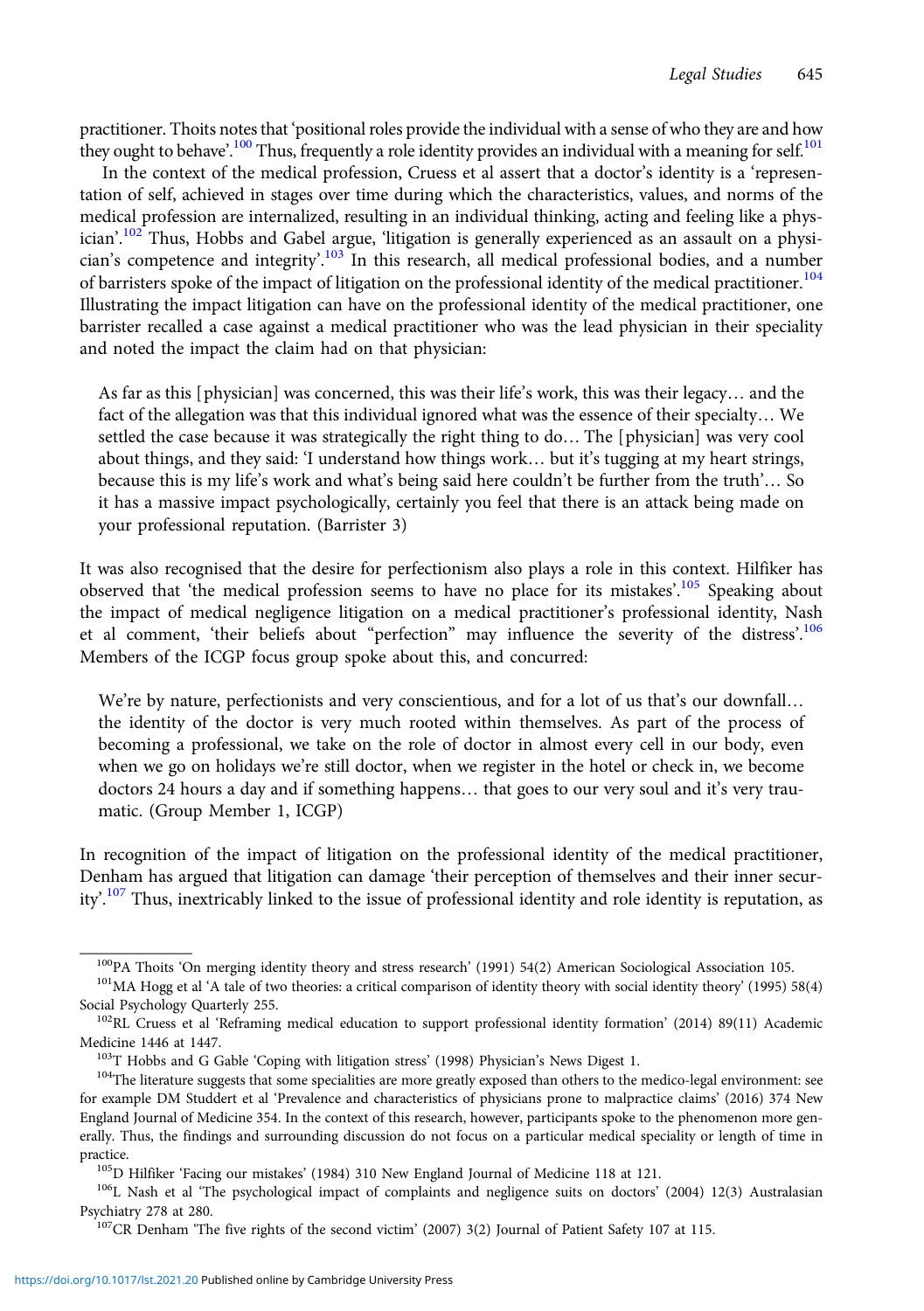one impacts the other. Illustrating the impact medical negligence litigation can have on a medical practitioner's reputation and professional identity, participants noted:

If you think about the fact that their professional reputation is potentially on the line over it… just in one case, over a period of potentially a decade, it's absolutely devastating… even when we win they feel that they actually have not achieved anything because the salacious aspect of the litigation has sullied their reputation. (Barrister 3)

Gini has argued that an individual's work or profession 'forms us, gives us a focus, gives us a vehicle for personal expression and offers us a means for personal definition'.<sup>108</sup> Accordingly, work-related identities are extremely important,<sup>109</sup> and as the findings of this research suggest, the identity of the individual as a 'medical practitioner' is inherent in the conception of self.<sup>110</sup>

#### (iii) Impact on professional role

In addition to the impact medical negligence litigation has on the professional identity of the physician, the findings of this research also highlight the impact litigation may have on the professional role of the medical practitioner. To this effect, three issues were identified: first, medical practitioners may leave or 'drop out' from the profession as a result of litigation; secondly, fear of litigation may lead to 'drop out'; and lastly, litigation may lead to disenchantment with the profession.

All medical professional bodies spoke about the withdrawal of medical practitioners from the profession as a result of the stress and the impact of litigation. Scott et al have described this as 'dropping out', explaining that where medical practitioners find it difficult to 'move on' they may change their professional role, leave the profession or move to a different area of practice.<sup>111</sup> Sandbar and Firestone have also noted that the stress of medical negligence litigation can result in 'dissatisfaction with medical practice leading to burnout and early retirement'.<sup>112</sup> Similarly, Waterman et al have also reported that 'premature retirement' is a response to the adversarial system of litigation.<sup>113</sup> In the present study all professional medical bodies reported the issue of 'dropping out' following litigation. Representing the views of the other members of the ICGP focus group, one participant reported:

It's destroyed some people… They've left medicine… Over the litigation and the length of the litigation… because it can drag on for years. (Group Member 3, ICGP)

These findings are in line with Charles and Franke's quantitative study of 154 doctors in the United States, which found that nearly one in five believed that their medical practice had suffered following litigation, and one-third considered retiring early as a result.<sup>114</sup>

The second issue identified by this research related to 'drop out' as a result of fear of litigation. Research has evidenced that fear of litigation can elicit behavioural and emotional responses.<sup>115</sup> For example, Doran et al found that 25.4% of 143 GPs surveyed in England left the profession early

<sup>108</sup>Al Gini 'Work, identity and self: how we are formed by the work we do' (1998) 17(7) Journal of Business Ethics 707 at

<sup>708.</sup> 109MD Johnson et al 'Multiple professional identities: examining differences in identification across work-related targets' (2006) 91(2) Journal of Applied Psychology 498.<br> $110$ MG Pratt et al 'Constructing professional identity: the role of work and identity learning cycles in the customization of

identity among medical residents' (2006) 49(2) Academy of Management Journal 235.<br><sup>111</sup>SD Scott et al 'The natural history for the healthcare provider "second victim" after adverse patient events' (2009) 18(5)

Quality and Safety in Health Care 325 at 330.<br>
<sup>112</sup>Sanbar and Firestone, above n 11.<br>
<sup>113</sup>Waterman et al, above n 91.<br>
<sup>114</sup>S Charles and J Franke 'Sued and nonsued physicians' self-reported reactions' (1985) 1(42) Ameri

Psychiatry 437.<br><sup>115</sup>Ibid.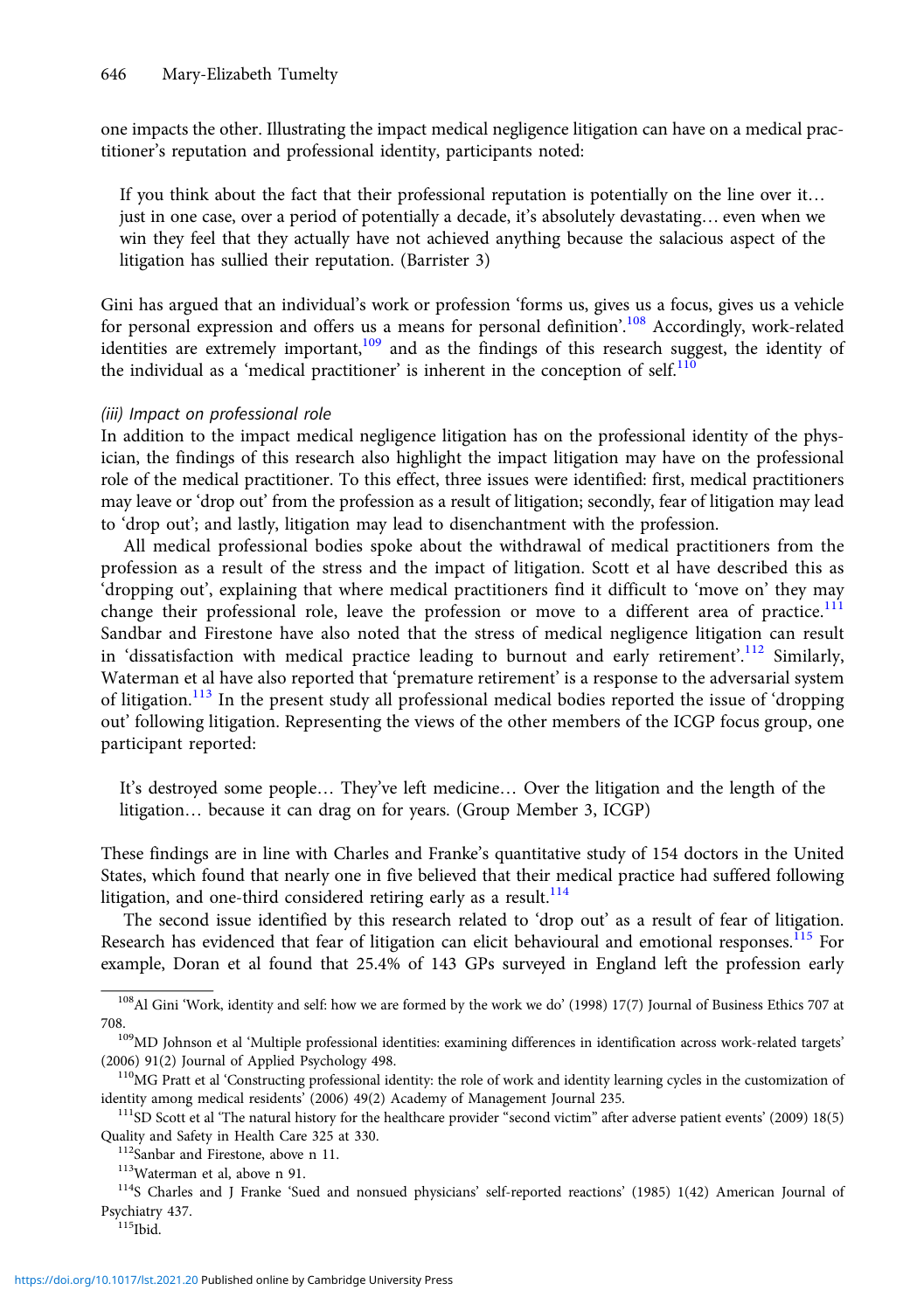due to a fear of litigation.<sup>116</sup> The present study also revealed that fear of potential litigation or adverse events can have a significant impact on medical practitioners, and in extreme incidences may cause them to leave the profession. Interestingly, participants in this research focused more on the adverse event in this context:

We've had a few people who actually changed career because they couldn't cope with that level of stress and that wasn't actually that they were going to be sued, but just the worry that things would go wrong or things would happen. (RCSI)

While respondents in this study did not differentiate between fear of adverse events and litigation as a reason for leaving the profession, research in this area suggests that fear of litigation can have a significant impact on a medical practitioner's decision to withdraw from the profession.<sup>117</sup>

The final theme which emerged in this research, in relation to the impact of litigation on the professional role of the medical practitioner, is the disenchantment of medical practitioners with the profession following litigation. Nash et al have argued that the impact of medical negligence litigation can result in behavioural changes.<sup>118</sup> Similarly, behavioural changes were noted by all medical professional bodies, with one participant commenting:

You do see people who withdraw from the other stuff, so people who were involved in management in the hospital or teaching and training in the College. I think one of the reasons they withdraw from a lot of those things is you know because of this [impact of litigation]. I think they feel betrayed and they feel less impassioned and it's just a job to be done and they're less engaged. (RCSI)

The theme of disenchantment with the profession was also evident from the discourse within the ICGP focus group wherein participants discussed whether or not they would like their children to pursue a career in medicine. One member, representing the views of the others, reported:

[The adversarial environment is] certainly creating an attitude amongst doctors to say 'basically, if I was starting again I wouldn't go into medicine', and I've heard older doctors say 'I hope my children don't go into medicine'. Whereas, thirty years ago they would have encouraged that. (Group Member 3, ICGP)

These findings support Charles and Franke's argument that medical practitioners who have been subject to litigation are more likely to discourage their children from pursuing a career in medicine.<sup>119</sup>

## (iv) Impact on medical practice

Having explored the nature and impact of litigation on the medical practitioner, it is also necessary to discuss the impact of litigation on the practice of medicine. The findings of this research indicate that litigation or fear of litigation can result in medical practitioners employing defensive medical practices. Sloan and Shadle explain that defensive medicine occurs when 'doctors order tests, procedures, or visits, or avoid certain high-risk patients or procedures' because of fear of litigation or complaints.<sup>120</sup> In explaining the rationale for such practices, Brenner observes that medical practitioners practise defensive medicine in an attempt to avoid litigation, and in the belief that defensive

<sup>116</sup>N Doran et al 'Lost to the NHS: a mixed methods study of why GPs leave practice early in England' (2016) 66(643)

British Journal of General Practice 128 at 132.<br><sup>117</sup>Charles and Franke, above n 114; Doran et al, above n 116, at 132.<br><sup>118</sup>Nash et al, above n 106, at 281.<br><sup>118</sup>Nash et al, above n 106, at 281.<br><sup>119</sup>Charles and Franke, a Health Economics 481.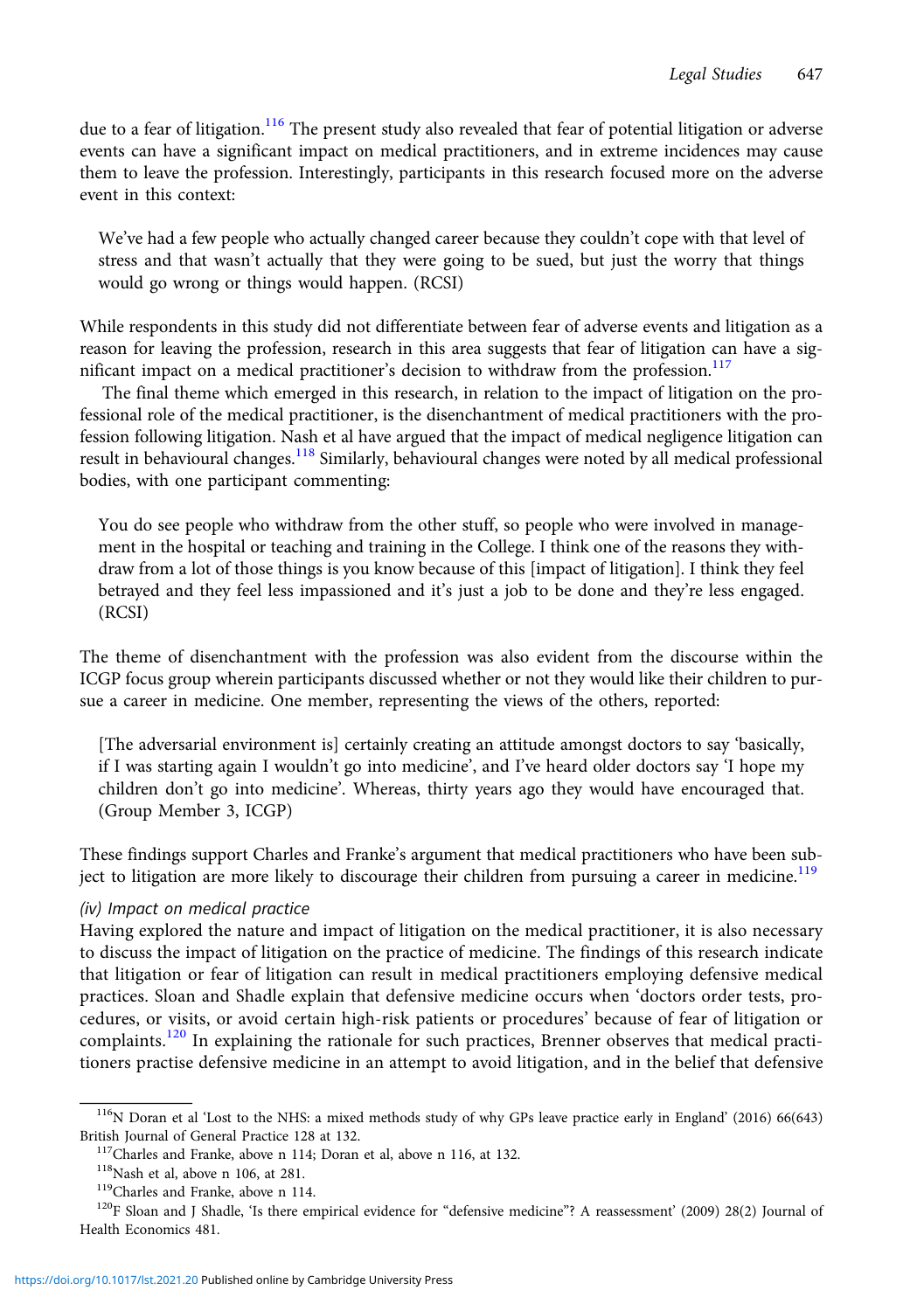practices will enable them to be 'a better and more insulated physician'.<sup>121</sup> Similarly, Segal and Sacopulos comment:

Given the frequency of litigation, the length of time to resolution, and the impact such litigation has on the doctor's own health, the defensive practice of medicine is a natural outcome.<sup>122</sup>

Defensive medicine can be divided into two categories: 'positive' and 'negative'.<sup>123</sup> Positive defensive medical practice is said to occur where 'physicians provide excessive and unnecessary diagnostic testing, treatment, hospitalization, or consultation'.<sup>124</sup> In contrast, negative defensive medicine occurs where medical practitioners decline to supply or perform care that would be beneficial for the patient due to the fact that the procedure or the patient is viewed as 'high-risk'.<sup>125</sup>

Internationally, it has been reported that medical practitioners are increasingly practising defensively.<sup>126</sup> Summerton has reported that there is a 'high correlation between defensive medical practice and the worry about being sued'.<sup>127</sup> Similarly, in this research, all medical professional bodies, and a majority of legal practitioners cited the employment of defensive medical practices as a result of litigation or fear of litigation. In the context of this research, 'positive' defensive medical practices were most frequently cited.

It does drive people to do things differently. We would all feel that it drives people to investigate more. (RCSI)

You never recover [from litigation], and there's no question that you practise defensive medicine – you can't take the risk and you refer more, you have more tests done, you change completely. (Group Member 2, ICGP)

The findings of this research indicate that some medical practitioners may practise defensive medicine as a result of litigation, and in some instances over fear of litigation. Whilst the majority of medical professional bodies spoke about 'positive' defensive practices, one medical professional body referred to the practice of 'negative' defensive medicine, where it was noted:

I think it has a significant impact on how people approach everything… I think it has a big impact on… the clinical risks they're prepared to take on and the amount of themselves that they're prepared to invest in these decisions and discussions. (RCSI)

It is possible that the reasoning behind only one medical professional body speaking about the practice of 'negative' defensive medicine is due to the fact that not all branches of the profession in Ireland may be engaging in 'negative' defensive medicine. Alternatively, it may be due to the fact that the group it represented (surgeons) are more likely to become defendants due to the high-risk procedures they

<sup>&</sup>lt;sup>121</sup>Brenner, above n 89.<br><sup>122</sup>JJ Segal and M Sacopulos 'A modified no-fault malpractice system can resolve multiple healthcare system deficiencies'

<sup>(2009) 467 (2)</sup> Clinical Orthopaedics and Related Research 420 at 421.<br><sup>123</sup>D Studdert et al 'Defensive medicine among high-risk specialist physicians in a volatile malpractice environment' (2005)<br>293(21) Journal of the Am

<sup>&</sup>lt;sup>124</sup>MK Sethi et al 'Incidence and costs of defensive medicine among orthopaedic surgeons in the United States: a national

survey study' (2012) 41(2) American Journal of Orthopedics 69.<br><sup>125</sup>WJ Thomas et al 'Low costs of defensive medicine, small savings from tort reform' (2010) 29(9) Health Affairs 1578.<br><sup>126</sup>D Montanera 'The importance of ne European Journal of Health Economics 355; V Prabhu 'Defensive medicine in neurosurgery' (2016) 95 World

Neurosurgery 53; Pellino and Pellino, above n 10.<br><sup>127</sup>N Summerton 'Positive and negative factors in defensive medicine: a questionnaire study of general practitioners' (1995) 310(6971) British Medical Journal 27 at 29.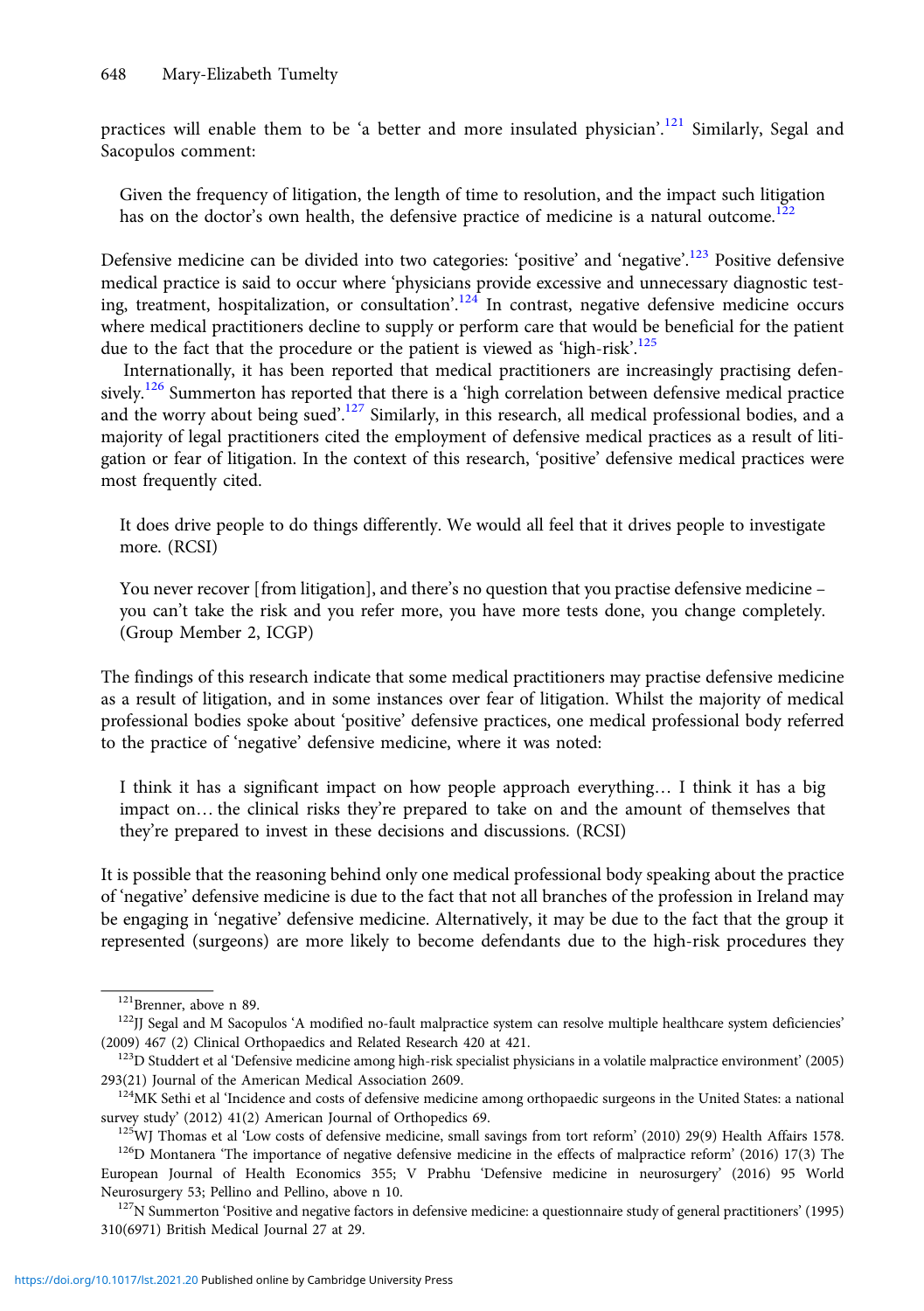perform, as argued by Pellino et al.<sup>128</sup> Consequently, as surgeons are typically involved in procedures that carry a greater risk than other medical specialities, it is possible that they are more susceptible to adopting 'negative' defensive medical practices.

Finally, it has been recognised that the practice of defensive medicine may extend to medical practitioners who are not involved in litigation.<sup>129</sup> For example, Dranove and Watanabe argue, 'when physicians select a test or procedure, they must assess the probability of a malpractice claim… this assessment may be influenced by... the experiences of colleagues...<sup> $130$ </sup> Similarly, in Passmore and Leung's study of hospital psychiatrists in the North of England, 24% of practitioners surveyed reported that they practised defensive medicine as a result of a previous legal claim against a colleague.<sup>131</sup> The impact of litigation on other medical practitioners, and litigation as an impetus to adopt defensive medical practices was referred to by the majority of medical professional bodies in this research. Illustrating the impact of litigation on colleagues, one medical professional body commented:

I think that [defensive medicine] might happen to even colleagues around… I think it resonates with the whole system not just the individual… it affects the team, the doctor, the hospital and the entire system depending on the magnitude of the case. (RCPI)

It is argued that both 'positive' and 'negative' defensive practices are problematic. This is because 'positive' defensive medical practices place an increased burden on the healthcare system, generate unwarranted anxiety and expose patients to unnecessary risks; and 'negative' defensive medical practices may preclude patients from accessing life-saving treatments.<sup>132</sup>

#### 5. Elements of litigation which cause harm

Whilst the literature suggests that litigation is always stressful for the parties involved,<sup>133</sup> in 2000 Gutheil et al identified certain aspects of the litigation process, such as delay and adversarialism, which they argued can cause psychological and emotional damage, termed 'critogenic' (law-caused) harms.<sup>134</sup>

Building on Gutheil et al's framework,<sup>135</sup> this section of the paper explores features of medical negligence litigation which can cause and/or exacerbate emotional harm,<sup>136</sup> through a discussion of the empirical research findings and the literature. Interestingly, not all elements of the litigation process identified as a source of harm for the plaintiff were identified as sources of harm for medical practitioners. However, two aspects of litigation were identified as'critogenic' harms for both the plaintiff and medical practitioner: (i) the adversarial nature of litigation; and (ii) the length of the litigation process. 'Re-traumatisation' was identified as a 'critogenic' harm for plaintiffs, and 'publicity' was identified as a 'critogenic' harm for medical practitioners. These harms will be discussed in the next section of this paper.

<sup>&</sup>lt;sup>128</sup>Pellino and Pellino, above n 10.<br><sup>129</sup>LD Hermer and H Brody 'Defensive medicine, cost containment, and reform' (2010) 25(5) Journal of General Internal

Medicine 470.<br><sup>130</sup>D Dranove and Y Wantanabe 'Influence and deterrence: how obstetricians respond to litigation against themselves and their colleagues' (2010) 12(1) American Law and Economics Review 69 at 70.<br><sup>131</sup>K Passmore and WC Leung 'Defensive practice among psychiatrists: a questionnaire survey' (2002) 78(925)

Postgraduate Medical Journal 671 at 672.<br><sup>132</sup>O Ortashi et al 'The practice of defensive medicine among hospital doctors in the United Kingdom' (2013) 14(1) BMC

Medical Ethics 1.<br><sup>133</sup>Strasburger, above n 60; M Gramatikov 'A framework for measuring the costs of paths to justice' (2009) 2(1) The

Journal Jurisprudence 111; ME Schatman and J Sullivan 'Whither suffering? The potential impact of tort reform on the emotional and existential healing of traumatically injured chronic pain patients' (2010) 3(3) Psychological Injury and Law 182.<br><sup>134</sup>Gutheil et al, above n 7.<br><sup>135</sup>Ibid. <sup>136</sup>Ibid.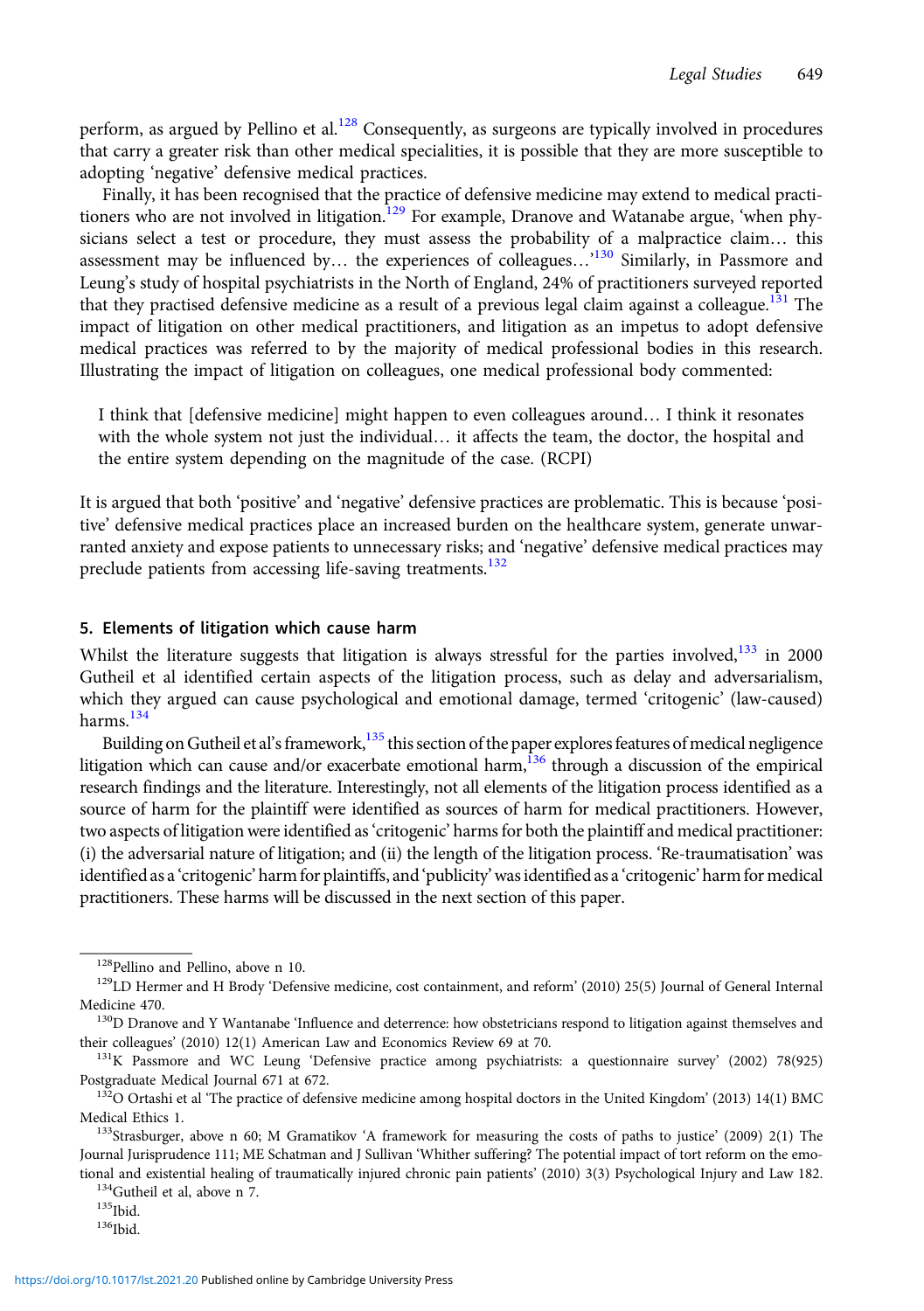## (a) The adversarial nature of litigation

#### (i) The plaintiff

As previously outlined, medical negligence claims are typically litigated in Ireland.<sup>137</sup> By its very nature, the system is adversarial. However, it has been recognised that 'this structural feature may have destructive emotional impacts'.<sup>138</sup> As Strasburger notes, 'no matter how sophisticated litigants may be, they are ultimately lay persons who have neither the education nor the experience' with litigation, and as such, 'few... are truly prepared for the forces of aggression that are released'.<sup>139</sup> Similarly, in recognition of the aggressive nature of the adversarial process, one barrister stated that when meeting a potential client:

the first thing I would say to them is 'this is a fight to the death, you know'. (Barrister 1)

The view that medical negligence litigation is an aggressively adversarial process was reiterated by a large number of research participants:

[Litigation clearly becomes] a joust between two legal people… It's not really right [but] it's how it is. (Patients for Patient Safety)

I'm getting to the stage whereby I'm thinking litigation is nonsense… it's so aggressive, it's so aggressive in medical negligence actions. (Barrister 1)

Several barristers also referred to litigation as a 'game', reflecting the adversarial mindset inherent in the litigation process.

Once litigation commences… once the papers arrive at the barrister's desk, game on. (Barrister 3)

It is argued that the adversarial nature of litigation is problematic for two primary reasons. First, it makes the process conducive to 'a protracted, contentious, emotionally draining and expensive legal battle',<sup>140</sup> and secondly, the aggressively adversarial nature of litigation is also inapposite to the extralegal goals of plaintiffs. $141$  For example, the adversarial system can further compound harm where goals such as an apology cannot be realised.

#### (ii) The medical practitioner

The adversarial nature of the litigation process was also recognised to have a 'destructive emotional impact<sup>142</sup> on the medical practitioner, as the majority of medical professional bodies and a number of barristers in this research identified the adversarial nature of medical negligence litigation as source of emotional harm to physicians. One point mooted by the medical professional bodies in relation to the adversarial nature of litigation, was the desire of medical practitioners involved in litigation to articulate their perspective, and the manner in which the adversarial system constrains this:

You know, a lot of what you feel is important gets dismissed… they will decide to settle or not to settle based on criteria which don't really include how the doctor feels about the whole thing. (RCSI)

<sup>&</sup>lt;sup>137</sup>Boylan, above n 15.<br><sup>138</sup>Gutheil et al, above n 7, at 12.<br><sup>139</sup>Strasburger, above n 59, at 207.<br><sup>139</sup>Strasburger, above n 59, at 207.<br><sup>140</sup>M Boylan 'Medical accidents: is honesty the best policy? Time for a legal dut Journal of Ireland 63.<br><sup>141</sup>T Relis *Perceptions in Litigation and Mediation: Lawyers, Defendants, Plaintiffs, and Gendered Parties (Cambridge:* 

Cambridge University Press, 2009). 142Gutheil et al, above n 7, at 12.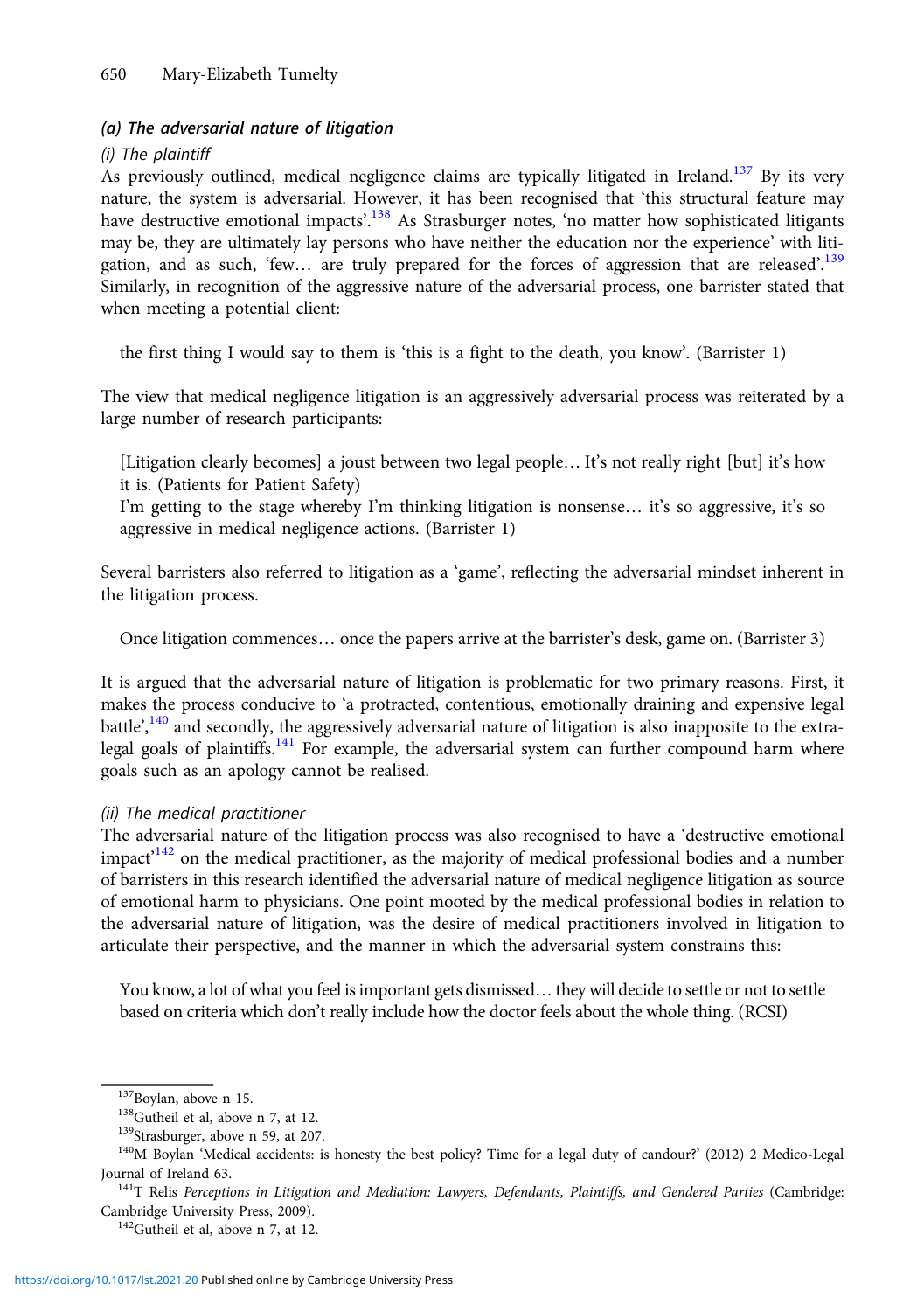Despite the fact that the findings of this research indicated that medical practitioners would like the option of inclusion in the litigation process, all barristers failed to display an appreciation of this perspective, demonstrating diametrically opposing views.

Generally speaking, when you're a defendant... nothing happens for vast periods of time and you don't hear anything and then maybe in two years you'll get a letter asking you for some information and then you don't hear anything for another two years, so it [the litigation process] doesn't bother them that much mostly… [but] obviously they'd prefer not to have to deal with it. (Barrister 10)

Thus, although the majority of barristers viewed the non-involvement of medical practitioners in litigation as positive, the discourse provided by both the professional medical bodies and the international literature challenges these assertions, and indicates that this can in fact compound emotional harm.

## (b) The length of litigation

## (i) The plaintiff

This research uncovered that another significant cause of 'critogenesis' is the length of the litigation process.<sup>143</sup> The issue of delay arose repeatedly in the course of this research, where the majority of participants cited the duration of litigation as a factor which significantly contributes to the stress of the process. In Ireland, medical negligence litigation is typically prolonged,<sup>144</sup> and whilst the correlation between cost and delay is clear,<sup>145</sup> it is more difficult to quantify the impact of prolonged litigation on the psychological wellbeing of the plaintiff. Altmaier and Meyer have argued that delay not only equates to loss of time and money for both parties to the dispute, but may also have a grave emotional impact, as delay can increase the risk of mental health instability and psychological damage.<sup>146</sup>The problematic nature of delay in this context was recognised by a large majority of participants.

Years of trauma and uncertainty, because again while it's business as usual for the other individuals, it's there with you 24/7… years of that trauma and uncertainty. (Patients for Patient Safety)

So whilst we can put it on the back burner as such and forget about it for 5 or 6 years the plaintiff is still waiting and wondering what's happening. Doctors and clinical staff are wondering what's happening. (Barrister 2)

Delay in attempts to reach a negotiated settlement was also identified as problematic. Although it has reported that less than 3% of medical negligence claims result in a contested court hearing in Ireland, $147$  the findings of this research uncovered that the adversarial approach adopted means that frequently efforts to resolve medical negligence claims only occur once a trial date has been obtained. Not only does this do little to reduce the length and cost of litigation, it can also cause and compound emotional harm. This was noted by the majority of participants.

Bringing you literally to the steps of the Courthouse, that wearing down process. (Patients for Patient Safety)

<sup>&</sup>lt;sup>143</sup>D Shuman 'When time does not heal: understanding the importance of avoiding unnecessary delay in the resolution of tort cases' (2000) 6(4) Psychology, Public Policy and Law 880.<br><sup>144</sup>Dowling-Hussey, above n 37.

<sup>&</sup>lt;sup>145</sup>DA Hyman and C Silver 'Medical malpractice litigation and tort reform: it's the incentives, stupid' (2006) 59 Vanderbilt

Law Review 1085.<br><sup>146</sup>E Altmaier and M Meyer *Applied Specialities in Psychology* (Crown Publishing Group, 1985).<br><sup>147</sup>National Treasury Management Agency *Annual Report and Accounts 2018* p 43.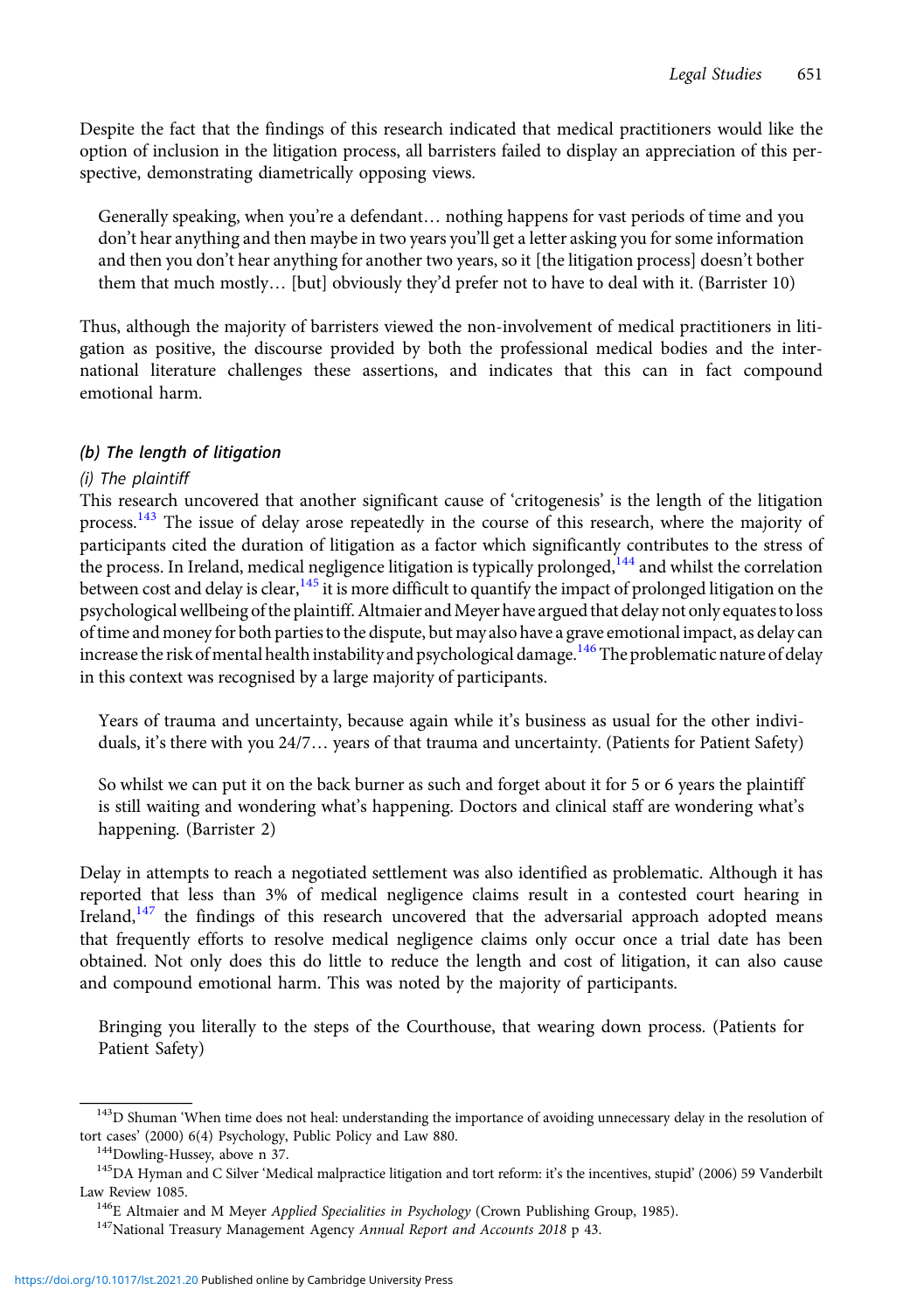Finally, whilst delay can be identified as a law-caused harm, it should be noted that the impact of delay is likely to vary depending on the stakes involved in a case. For example, Strasburger and Kritzer note that where an award of damages is required for ongoing care, the stakes in the litigation will be higher, and as a result, accompanying litigation-stress will be intensified.<sup>148</sup> In contrast, where an individual is litigating to address a perceived wrong, levels of stress are unlikely to be as intense.<sup>149</sup> This is primarily because the continuation of normal everyday life is not dependent on an award of damages. Thus, in instances where the cost of care is an ongoing issue, it is likely that delay will be particularly problematic and damaging to the physical and psychological well-being of the litigant.<sup>150</sup>

## (ii) The medical practitioner

The impact of delay on the plaintiff, in the context of medical negligence litigation, may be clearer and more easily ascertained than the impact on the medical practitioner. This is because, and as Shuman notes, traditionally, delay was viewed favourably by defendants, wherein it was hoped the claim may disappear.<sup>151</sup> Similarly, Genn has argued that 'delay is an advantage' to defendants, as plaintiffs may lose interest in the litigation or run out of money.<sup>152</sup> Expanding on these arguments, one barrister commented:

No defendant is going to push it [the case] because they'll hope it will go away. (Barrister 9)

However, Ryll in her critique on delay has noted 'litigation causes a tremendous amount of personal exposure' to medical practitioners, and 'emotional wounds are kept open by the long and arduous litigation process, delaying healing'.<sup>153</sup> Similarly, in the context of this research, all medical professional bodies, and a number of barristers identified delay as an aspect of the litigation process which can cause harm to medical practitioners who are subject to litigation:

A lot of the problem with medico-legal cases is that this process starts and then you respond and then nothing happens and nothing happens and nothing happens… but it doesn't stop, it just sits there. At least if it gets to a trial it will get finished, but you just get an opened case that doesn't get resolved and that's definitely a cause for concern for people. (RCSI)

Brenner has observed that once litigation commences, the case will remain continually on the medical practitioner's mind.<sup>154</sup> All members of the ICGP focus group spoke to this:

[The length of the litigation is a] huge stressor, I mean you're trying to cope with your practice every day, but it's still at the back of your mind. (Group Member 3, ICGP)

These findings indicate that the length of medical negligence litigation is a significant factor resulting in litigation-induced harm to the medical practitioner. As Brenner states, 'there is a huge emotional toll that occurs from the long multiyear process'.<sup>155</sup> Similarly, Shuman succinctly explains, 'the longer these claims remain unresolved, the longer these defendants live with… dominant debilitating stress'. 156

<sup>&</sup>lt;sup>148</sup>Strasburger, above n 59; H Kritzer 'Adjudication to settlement: shading in the gray' (1986) 70 Judicature 161.<br><sup>149</sup>Strasburger, above n 59.<br><sup>150</sup>P Fenn and N Rickman 'Delay and settlement in litigation' (1999) 109(4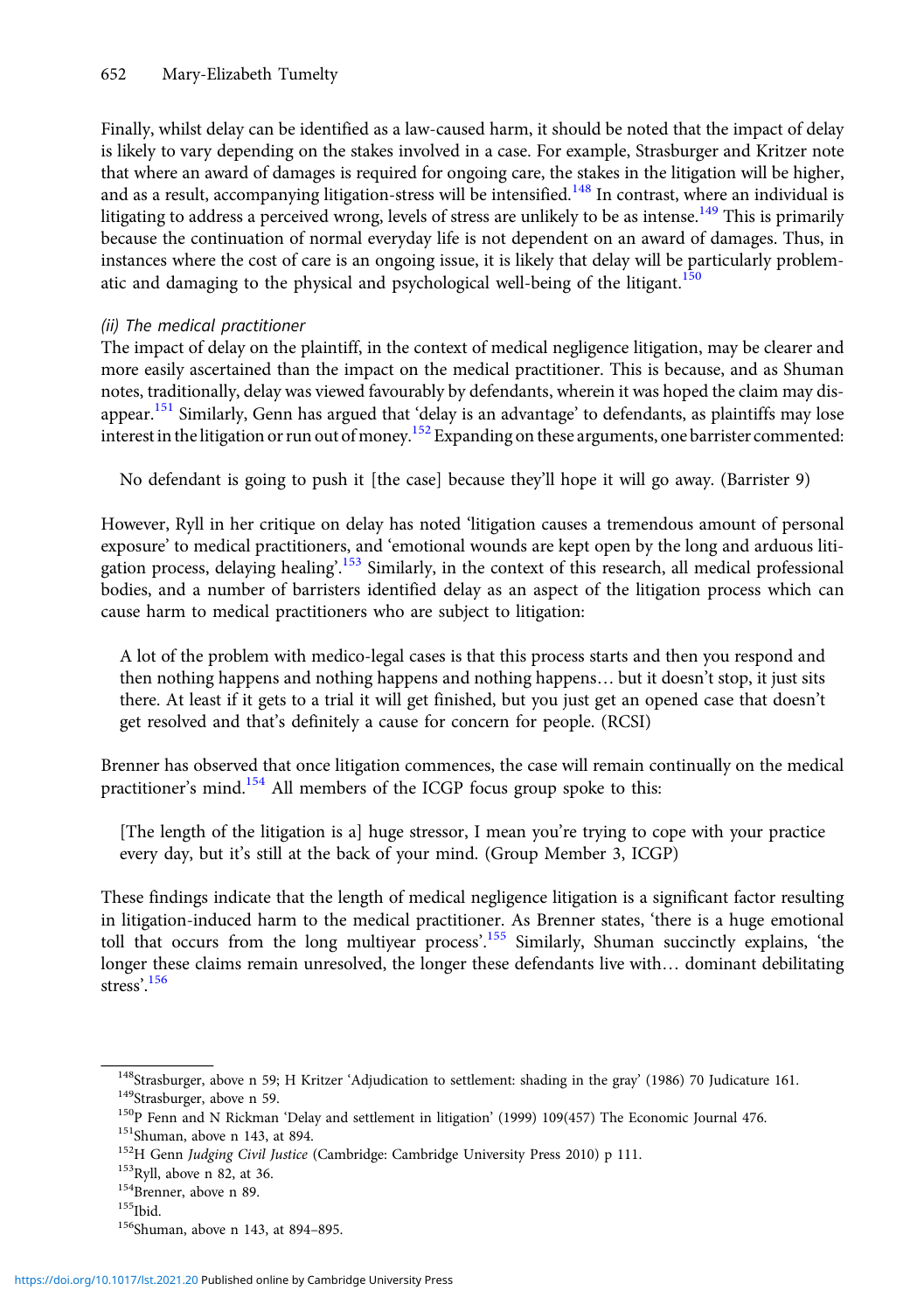## (iii) Re-traumatisation (plaintiff)

Medical negligence claims are complex and, as such, require involvement from the plaintiff. For example, once litigation commences, the plaintiff will usually have to engage fulsomely with the process as pleadings, discovery and expert evaluations all require participation from the plaintiff.<sup>157</sup> In addition, the plaintiff is likely to be examined by multiple medico-legal experts, retained by both the legal team of the plaintiff and defendant.<sup>158</sup> Such involvement inevitably forces the plaintiff to re-live the event which caused the damage or injury, and is central to the litigation. Gutheil et al note that each stage of the litigation process can 'reawaken the original traumatic event in the plaintiff's mind, to force re-experiencing it and... produce a retraumatization'.<sup>159</sup> As Hepler surmises:

[T]hroughout the entire process [of litigation] the victim must relive the event, re-experience the pain, and in general, remain almost frozen in time until the claim is resolved.<sup>160</sup>

Participants in this research spoke of the issue of re-traumatisation, noting that the claim remains with the plaintiff until it reaches conclusion.

Time and time again you're re-living the events... You are going over the questions 'what could have been done differently? What if? What if? What if?' And that keeps pounding in your head, day in, day out. (Patients for Patient Safety)

Due to the nature of the harm suffered, from a health perspective, medical negligence litigation frequently involves individuals who are vulnerable.<sup>161</sup> In these cases the plaintiff will be particularly exposed to further emotional distress as they have to re-live the event complained of, which is typically focused on injury and damage and, therefore, often has an obvious emotional consequence.<sup>162</sup>

## (iv) Publicity (medical practitioner)

The final element of litigation which was recognised as a factor of the process which can cause emotional harm to medical practitioners is publicity. Charles asserts, 'the amount of surrounding publicity... play[s] a role in generating stress'.<sup>163</sup> This is because, as Ryll argues, medical negligence litigation 'symbolizes a personal assault, a psychological event that generates stress causing emotional... responses'.<sup>164</sup> Similarly, this research found that the public nature of medical negligence actions can be extremely stressful for medical practitioners. A large majority of barristers and all medical professional bodies spoke of the distress caused by publicity.

The media tries to, I suppose, paint them as if they don't care. But I mean most doctors go into the profession to help, so when something like that happens they struggle. (RCPI)

If we take a case to trial… they realise then that it is public and the publicity that goes with it, irrespective of whether they're exonerated, can be quite damaging to them. (Barrister 7)

Charles argues that as medical practitioners are often self-critical, they are especially vulnerable to the criticisms and arguments made during the litigation process which can be exacerbated by media

<sup>&</sup>lt;sup>157</sup>Ennis and Vincent, above n 98.<br><sup>158</sup>*McGrory v Electricity Supply Board* [2003] IESC 45; Boylan, above n 141, at 138.<br><sup>159</sup>Gutheil et al, above n 7, at 13.<br><sup>160</sup>Hepler, above n 74.<br><sup>161</sup>SJ Spero 'Boundary violations (2004) 11(1) Psychiatry, Psychology and Law 79.<br><sup>163</sup>Charles, above n 83, at 56. <sup>164</sup>Ryll, above n 82, at 36.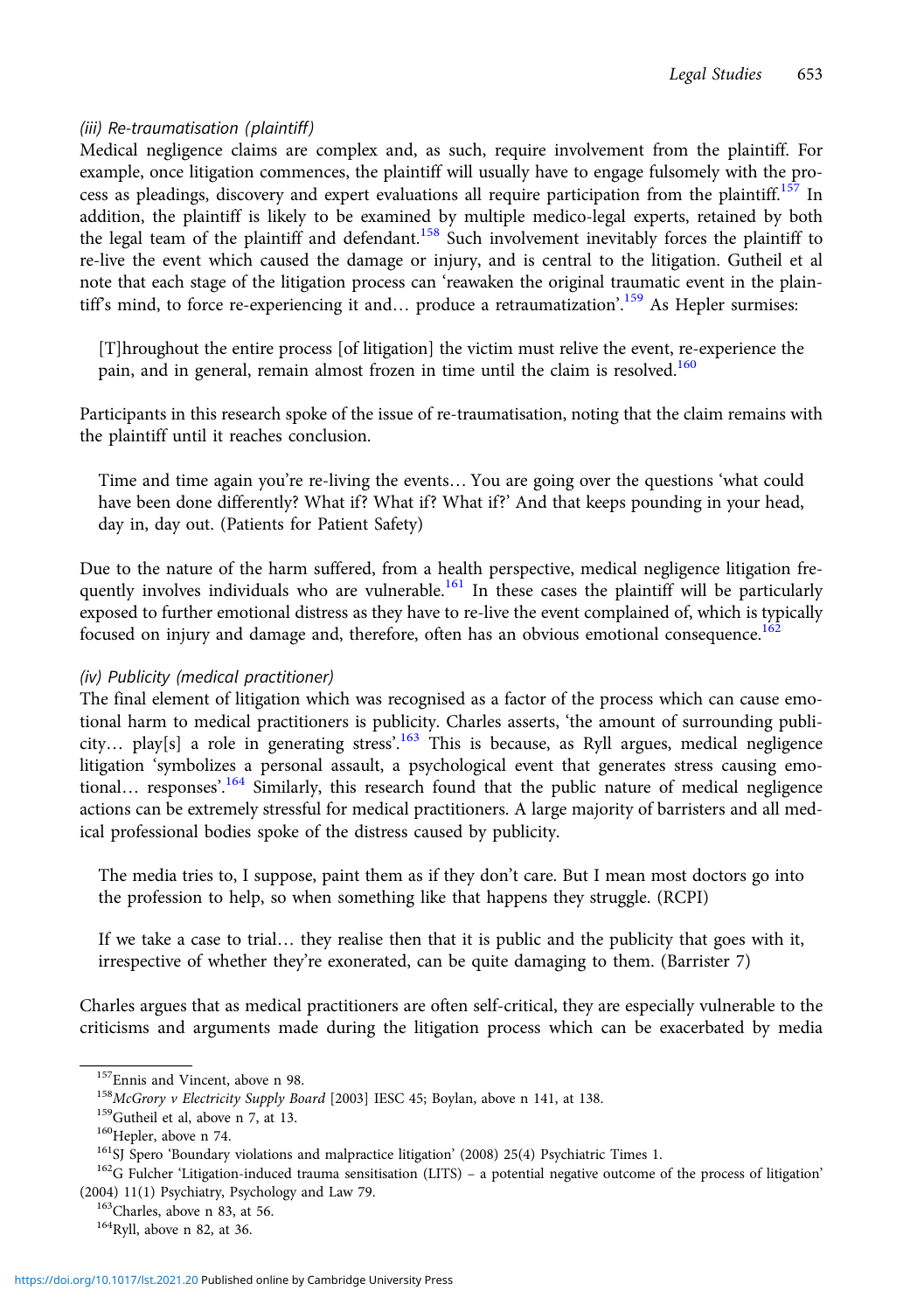coverage of the dispute.<sup>165</sup> As Sloan et al note, 'publicity about  $a[n]...$  award... may be embarrassing and/or be taken by others as an indicator of the physician's quality'.<sup>166</sup> The findings of this research support these arguments, as they indicate that, in the Irish context, publicity surrounding litigation is a significant factor which can cause emotional harm.

#### 6. Reform proposals

The findings of this research highlight significant shortcomings with the current dynamic of medical negligence litigation in Ireland. In particular, the findings illustrate the destructive emotional impact medical negligence litigation can have on those involved. A number of reviews of the law in this area over the past ten years demonstrate awareness that the current system is unsatisfactory. However, to date, such reviews have predominantly focused on the temporal and financial burdens associated with this form of litigation. Reforms have been mooted in this area, most notably by the High Court Working Group on Medical Negligence and Periodic Payment Orders, which made recommendations over the course of three reports, particularly in relation to pre-action protocols and case management, with a view to ameliorating the financial and temporal burdens associated with these disputes. The Law Reform Commission has also examined this area and recommended the introduction of mediation in medical negligence disputes.<sup>167</sup> Whilst a detailed discussion on reform measures is outside the scope of this paper, it is prudent to briefly address these measures and their potential capacity to ameliorate some of the emotional burdens identified in this paper.

Following an in-depth analysis of the operation of pre-action protocols in England and Wales,<sup>168</sup> the High Court Working Group, in its second report, recommended the introduction of pre-action protocols in medical negligence disputes in Ireland.<sup>169</sup> The Group outlined benefits of the introduction of such a process to include: the potential for early resolution of the dispute via negotiated settlement or alternative dispute resolution, which would have the effect of reducing the number of claims which ultimately proceed to litigation; and where a claim did proceed to litigation, a pre-action protocol would assist in identifying the issues which should ultimately be in dispute, at a much earlier stage.<sup>170</sup> The recommendation of the Working Group was put on a statutory footing by virtue of section 32B of the Civil Liability and Courts Act 2004, as inserted by the Legal Services Regulation Act  $2015$ ,<sup>171</sup> which provides that such protocols must be completed before litigation can be pursued.<sup>172</sup> However, this section is yet to be brought into force, and specifics as to what the pre-action protocols will encompass are still awaited.<sup>173</sup> Whilst the introduction of pre-action protocols is unlikely to completely address all the issues identified by this research, the protocols appear to have the capacity to minimise the burdens of medical negligence litigation by encouraging collaboration rather than zealous advocacy, and reducing the length of the process.<sup>174</sup> It is disappointing however, that such provisions have not yet been brought into force more than four years since the passage of the legislation.

(2012) p 11.<br><sup>169</sup>Ibid, p 29.<br><sup>170</sup>Ibid, p 7.<br><sup>171</sup>Section 32B(1): 'There shall be a pre-action protocol relating to clinical negligence actions'.<br><sup>171</sup>Section 32B(2): 'The pre-action protocol shall include requirements t

<sup>&</sup>lt;sup>165</sup>Charles, above n 83, at 56.<br><sup>166</sup>FA Sloan and CR Hsieh 'Variability in medical malpractice payments: is the compensation fair?' [1990] Law and Society Review 997 at 1001.<br><sup>167</sup>Law Reform Commission *Alternative Dispute Resolution: Mediation and Conciliation* [LRC 98-2010].<br><sup>168</sup>High Court Working Group on Medical Negligence and Periodic Payments *Report on Pre-action Pro* 

negligence actions before such actions are brought'.<br><sup>173</sup>Section 32B(3) provides that the Minister for Health shall 'by regulations make provision specifying the terms of the

pre-action protocol'.<br> $174$ It is interesting to note that whilst such pre-action protocols have been broadly welcomed in England and Wales and

observed to encourage collaboration, some commentators have cautioned about the frontloading of costs. See for example Lord Justice Jackson Review of Civil Litigation Costs Final Report (2010); M Ahmed 'The pre-action protocols are a significant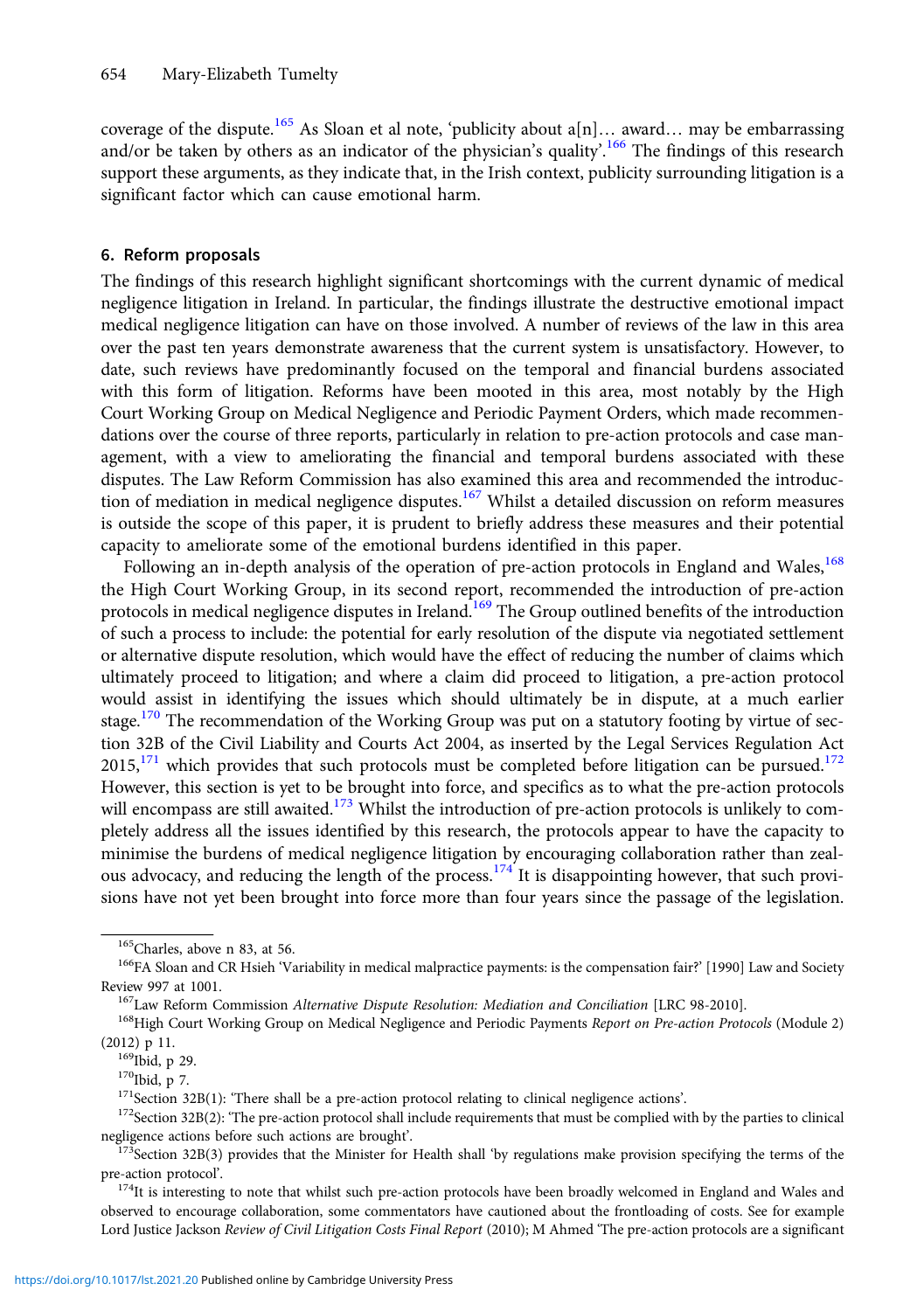Another tool which may be employed to ensure the efficient resolution of litigation and minimise delay is the use of case management, which would give the court the responsibility of supervising the progress of medical negligence litigation during which time parties are subject to certain procedures, with the view of achieving quicker resolution. In addition to pre-action protocols, the High Court Working Group recommended the introduction of case management in instances where medical negligence disputes proceeded to litigation.<sup>175</sup> The Group was of the view that both pre-action protocols and case management needed to be implemented in tandem, as case management would not work in the absence of protocols.<sup>176</sup> Given the findings of this research in relation to the impact of litigation, and the identification of the duration of the process as a 'critogenic' harm, the introduction of strict time limits is to be welcomed. Ultimately, although the Working Group recommended the introduction of case management in medical negligence litigation, they advised against the automatic referral of cases to a system of case management due to limited judicial resources, and instead argued it should be available on the application of the parties or on the courts own initiative.<sup>177</sup> It is regretful that the Working Group advised against the automatic referral of medical negligence cases to case management, given the prevalence of legal adversarialism.

A final reform measure which is worthy of brief consideration is the alternative dispute resolution process of mediation. The recognition of mediation as a formal method of dispute resolution began several decades ago in the United States, in what Auerbach refers to as the 'legalisation of informal alternatives'.<sup>178</sup> Mediation gained further prominence internationally following Lord Woolf's report on the civil justice system in England and Wales, where he famously argued that litigation was to be 'avoided wherever possible'.<sup>179</sup> Mediation has the capacity to resolve medical negligence disputes in an economically efficient and non-contentious manner.<sup>180</sup> Such a process, therefore, has the potential to alleviate some of the burdens associated with the traditional process of medical negligence litigation. Echoes of the Woolf reforms were gradually felt in Ireland; however, these changes emerged slowly.<sup>181</sup> As previously mentioned, the Law Reform Commission recommended the introduction of mediation in medical negligence disputes,<sup>182</sup> and many recommendations of the LRC are encompassed in the Mediation Act 2017. The Mediation Act 2017<sup>183</sup> was brought into force in January 2018, and places an obligation on legal practitioners to inform clients of the potential of mediation to resolve their dispute prior to issuing proceedings.<sup>184</sup> Thus, whilst mediation has been recognised as being underused in a medical negligence context,  $185$  it is hoped that the 2017 Act will result in a change to the current dynamic of these disputes, given the potential of the process to minimise harm.<sup>186</sup>

procedural aspect of the English civil justice system but reform is required: Jet2 Holidays Ltd v Hughes [2019] EWCA Civ<br>1858' (2020) 39(3) Civil Justice Quarterly 193.

<sup>&</sup>lt;sup>175</sup>High Court Working Group on Medical Negligence and Periodic Payments Report on Case Management (Module 3) (2013) p 5.<br><sup>176</sup>Ibid, p 5.<br><sup>177</sup>Ibid, p 13.<br><sup>178</sup>J Auerbach *Justice without Law?* (Oxford: Oxford University Press 1983) p 123.<br><sup>179</sup>Lord Woolf 'Access to Justice Part II: Final Report' (Lord Chancellor's Department, 199

cine and worse resolutions: why the HSE should embrace mediation as a response to medical negligence claims' (2012) 12 University College Dublin Law Review 89.<br><sup>181</sup>See for example Civil Liability and Courts Act 2004, s 15 which provides for mediation in personal injury cases, where

upon application of a party to an action, the court can 'direct' the parties to attend a 'mediation conference'.<br><sup>182</sup>Law Reform Commission *Alternative Dispute Resolution: Mediation and Conciliation* [LRC 98-2010].<br><sup>183</sup>T

medical negligence).<br><sup>184</sup>Mediation Act 2017, s 14(1).<br><sup>185</sup>The reasons for which remain unexplored. See generally Dowling-Hussey, above n 37.<br><sup>186</sup>It should be noted that whilst the obligations under the Act may increase

disputes, several commentators have highlighted other barriers to mediation, for example, dominant legal culture. For further discussion, see Relis, above n 142.